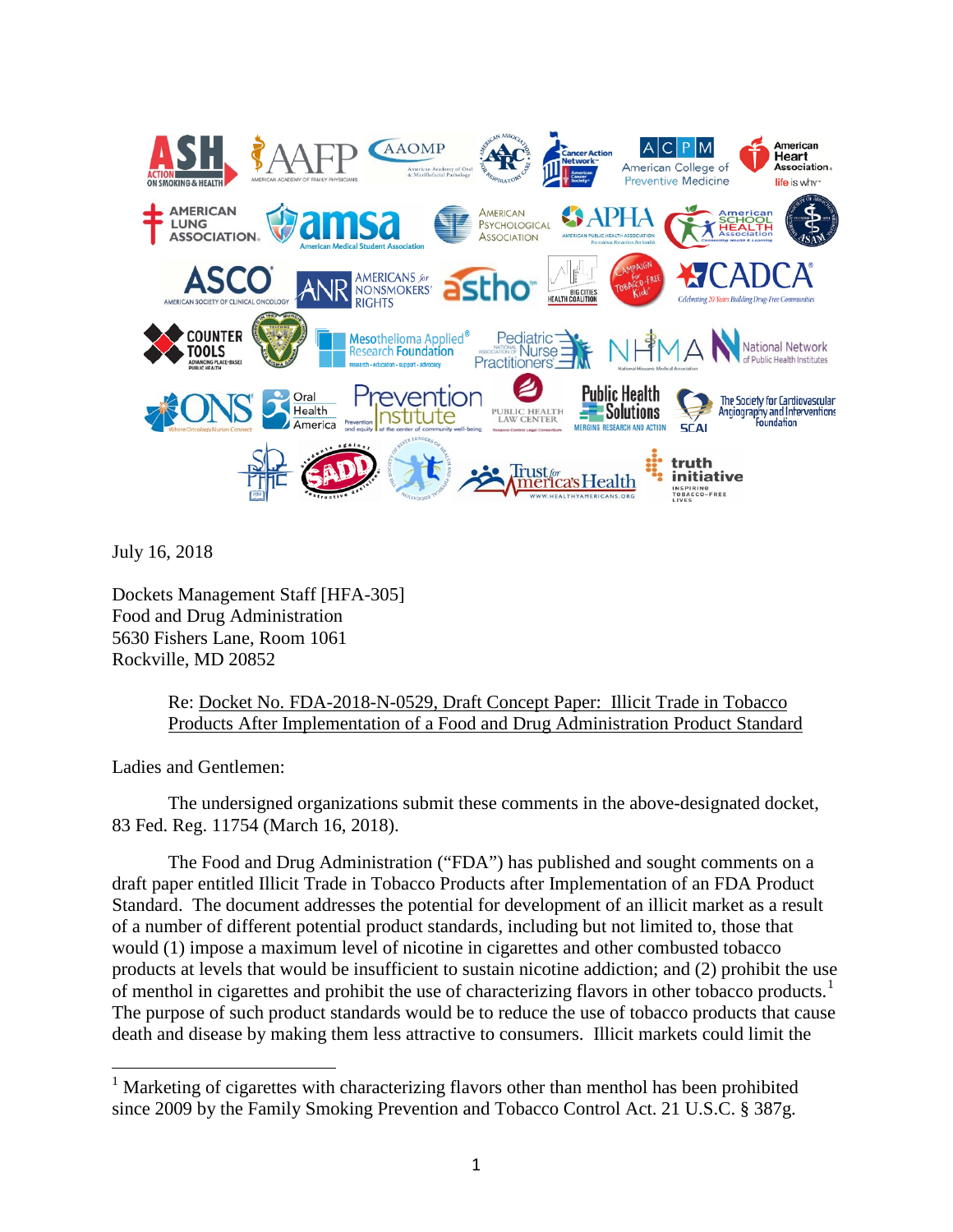effectiveness of such public health measures if they provide consumers with access to prohibited products that cause death and disease but which some consumers might nevertheless continue to use if they continued to be marketed.

These comments will first describe existing illicit markets in the United States and then discuss illicit markets that might arise from efforts by tobacco product sellers to circumvent the product standards. It will discuss the ways in which product standards might influence consumer behavior ("demand effects") and ways in which they might influence supply ("supply effects") and discuss how these demand and supply effects differ from or resemble those that have given rise to existing illicit markets in the United States. Finally, it will discuss ways in which FDA and other government agencies can and should develop and strengthen enforcement efforts to minimize the effects of illicit markets.

The undersigned organizations agree with the conclusion reached by the National Research Council and the Institute of Medicine in their 2015 report that "the limited evidence now available suggests that if conventional cigarettes are modified by regulations, the demand for illicit versions of them is likely to be modest."<sup>[2](#page-1-0)</sup> Moreover, as the NRC-IOM report found, "a market in banned product would necessarily involve large-scale smuggling from outside the country or illegal domestic manufacturing."<sup>[3](#page-1-1)</sup> Neither condition has prevailed in the United States and neither is likely to occur as a consequence of the promulgation and enforcement of product standards. Rather, the most significant consequence of the product standards currently under consideration by FDA is likely to be to a substantial reduction in the most important illicit market in the United States: the illicit sale of combusted tobacco products to customers too young to buy them legally.

# I. EXISTING ILLICIT MARKETS IN THE UNITED STATES

A. The most important illicit market is that which provides cigarettes to consumers too young to buy them legally.

The tobacco industry will argue that FDA should not impose any product standard governing nicotine or flavors because – as they claim when any tobacco control measure is proposed – it would cause illicit sales. However, the argument that product standards should not be imposed at all because illicit markets might arise ignores the fact that an illicit market has existed for decades – that is, illegal sales to buyers too young to purchase them legally. Yet no one could credibly argue that the ban on sales to youth should be repealed because it has led to illegal sales.

One of the central purposes of the product standards that FDA has under consideration is to curtail use by and sales to youth, and thus eliminate this illicit market. In this context, it is ironic that product standards are opposed with the argument that they would "create" illicit markets. In reality, given that virtually all smokers start in their youth, today's tobacco epidemic is in large measure the product of an existing illicit market that makes combusted tobacco products available to consumers too young to buy them legally. The product standards FDA has

<span id="page-1-0"></span> $2$  National Research Council and Institute of Medicine, Understanding the U.S. Illicit Market, National Academies Press, 2015, at 9 (Hereinafter, "NRC-IOM").

<span id="page-1-1"></span> $3$  NRC-IOM, at 8.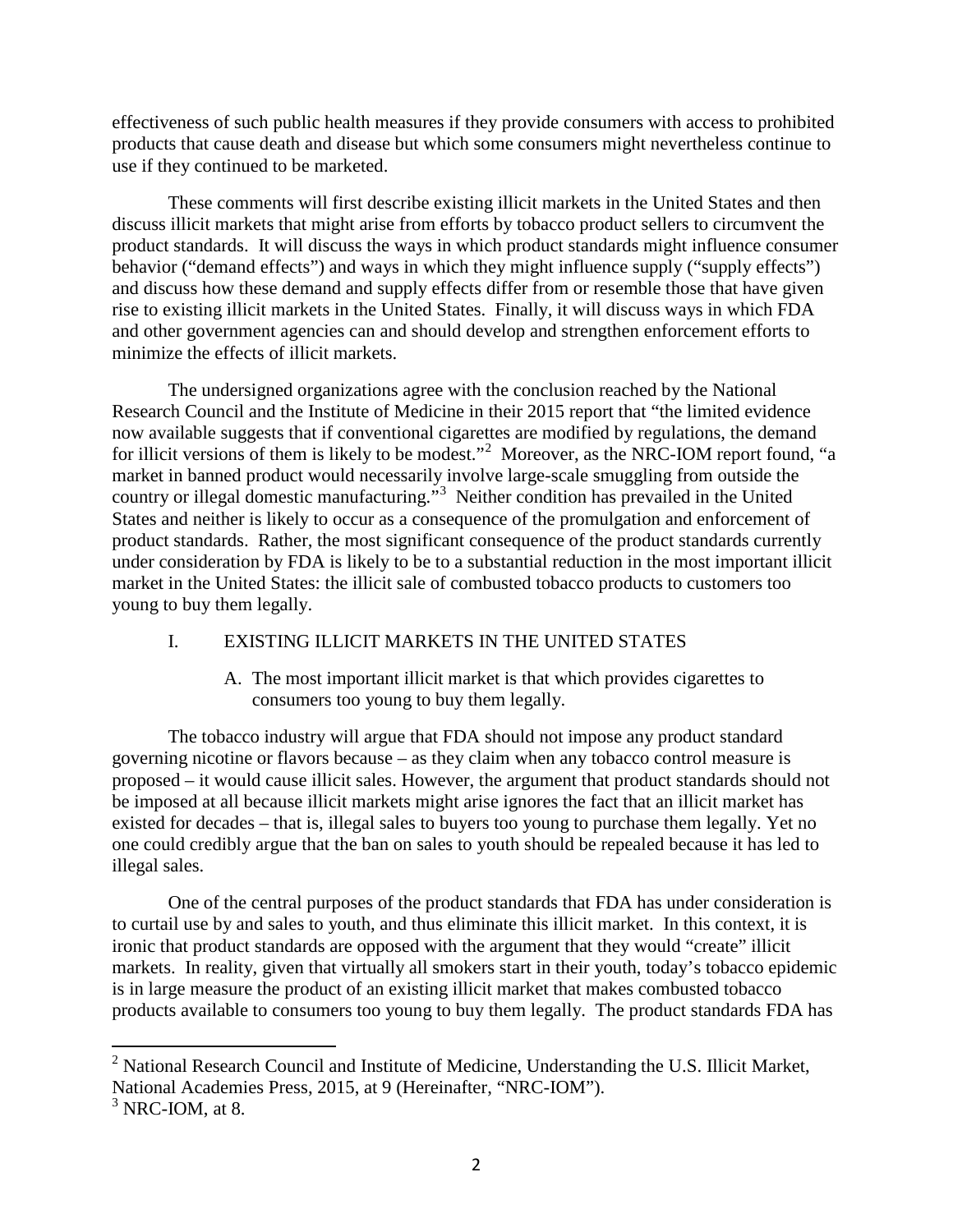under consideration have been proposed because of the recognition that this illicit market will continue to exist so long as products are marketed that are addictive, lethal and attractive to youth. One of the central effects of these product standards would be to sharply reduce or eliminate this illicit market by making tobacco products less addictive and appealing to young people. Moreover, those who argue most vociferously against product standards because of concerns about illicit markets are the very companies whose conduct has been found to have created and sustained the illicit marketing of tobacco products to youth and who continue to derive their customer base from that market.<sup>[4](#page-2-0)</sup> The market for illicit sales to minors is, in effect, a result of the absence of product standards.

> B. Existing illicit markets, largely based on evasion of federal and state taxes and fees, have not nullified the substantial public health gains from tax increases designed to reduce the consumption of tobacco products.

In recent years, federal, state and local jurisdictions have implemented numerous tobacco control policies designed to eliminate, or at least diminish, the illicit market for sales to underage users. Among the most effective of these measures has been the increased taxation of tobacco products to increase the retail price of tobacco. Tobacco tax increases have been effective at reducing tobacco use, especially among youth, as well as generating revenue for state and federal governments.

The tobacco industry has consistently opposed virtually any tax increase by arguing that such an increase will lead to an unacceptable level of illegal sales. The level of such illegal sales attributable to tax increases is, and always has been, far more limited than that claimed by tobacco product manufacturers.<sup>[5](#page-2-1)</sup>

However, illegal sales that may be facilitated by disparities in tax levels among various jurisdictions have not nullified the public health benefit from the decreased usage of tobacco products resulting from tax increases. Research demonstrates that, despite the dire (and selfserving) warnings of the tobacco industry, tax increases produce positive public health outcomes.<sup>[6](#page-2-2)</sup>

<span id="page-2-0"></span><sup>4</sup> *U.S. v. Philip Morris USA Inc.* 449 F. Supp. 2d 1 at 561-691 (D.D.C. 2006*), aff'd in relevant part,* 595 F. 3d 1095 (D.C. Cir. 2009).

 $5$  NRC-IOM, at 28.

<span id="page-2-2"></span><span id="page-2-1"></span><sup>&</sup>lt;sup>6</sup> "Our data showed that despite the potential savings, tax evasion by individual smokers in California did not appear to pose a serious threat to the state's excise tax revenues or its tobacco control objectives in 1999." Emery, S, White, MM, Gilpin, EA, Pierce, JP, "Was there significant tax evasion after the 1999 50 cent per pack cigarette tax increase in California?" *Tobacco Control* 11:130-134, 2002; "To the extent that legal and illegal tobacco products are not perfect substitutes, an increase in cigarette taxes translated to increased cigarette prices will reduce their consumption even when smuggling is possible." (p. 314) International Agency for Research on Cancer (IARC), *Tobacco Control, Vol. 14: Effectiveness of Tax and Price Policies for Tobacco Control*, 2011; "[D]espite this increase in the illicit market, higher tobacco tax does effectively reduce total tobacco consumption." Tsui, TC, "Does smuggling negate the impact of a tobacco tax increase?" *Tobacco Control* 25(3):361-362, 2016; "Smuggling does not reduce the public health benefits of cigarette taxes." Merriman, D, "Cigarette smuggling does not reduce the public health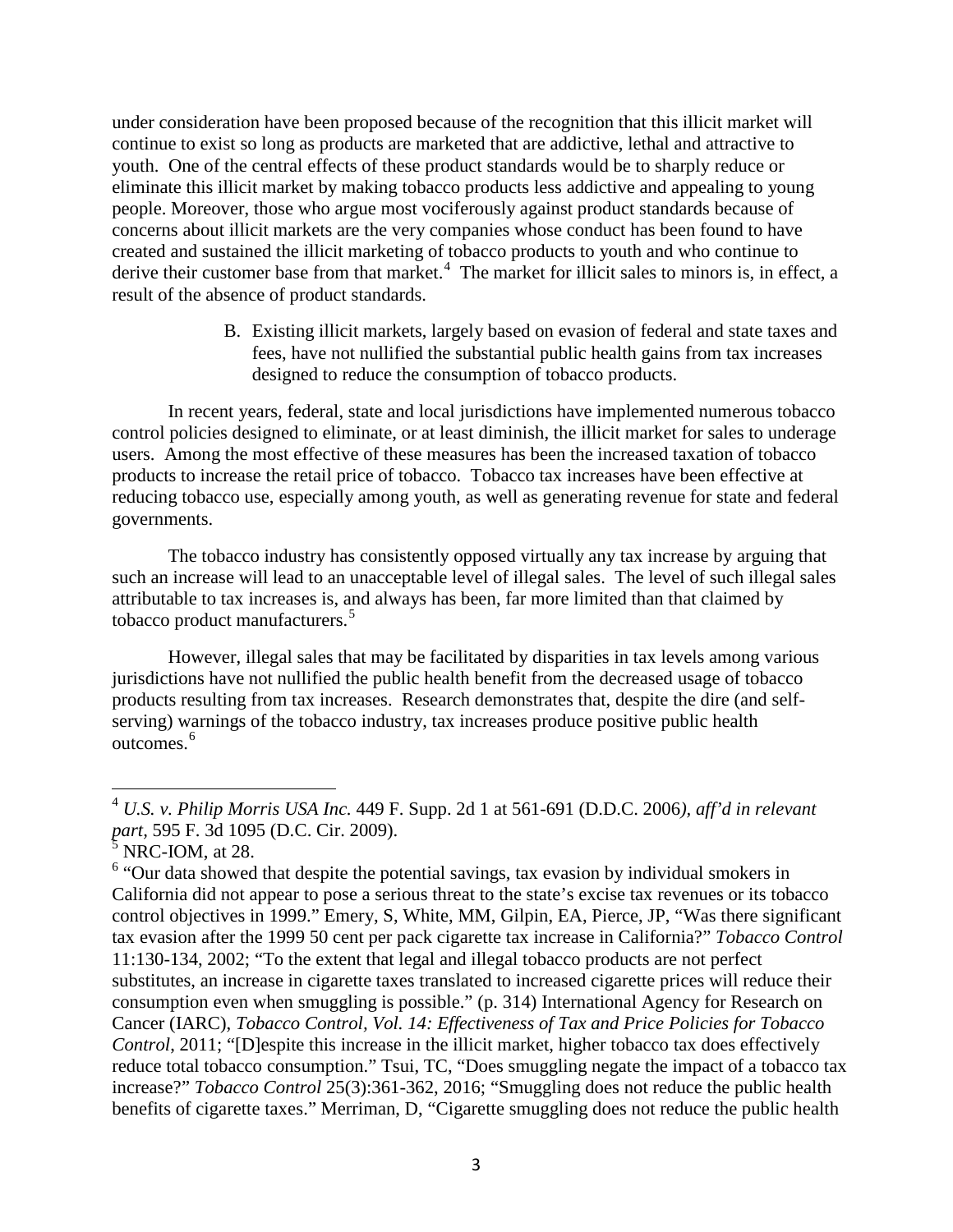Moreover, research also confirms that tax increases result in net revenue increases for the state despite any effects from an illicit market.<sup>[7](#page-3-0)</sup>

Contrary to the arguments of the tobacco companies, the adoption of product standards governing menthol and/or nicotine could, if anything, reduce the level of illicit sales related to tax avoidance by reducing the attractiveness of the products.

> C. Diversion of domestically manufactured cigarettes to evade federal taxes has not been a major source of illicit sales.

Typically, cigarettes are manufactured in a production facility and then shipped to a bonded warehouse, where they are held prior to being shipped to distributors.<sup>[8](#page-3-1)</sup> The number of cigarette manufacturing facilities and bonded warehouses in the United States is relatively small and it has been monitored by federal tax authorities who police the flow of manufactured goods

<span id="page-3-0"></span>benefits of cigarette taxes," *Applied Economics Letters*, 9(8):493-496, 2010; "Tax avoidance and evasion undermine the efficacy of high prices in reducing consumption and initiation, especially among price-sensitive groups (IARC 2011). However, IARC concluded that there is sufficient evidence that tax avoidance and evasion reduce, but do not eliminate, the public health and revenue impact of tobacco tax increases (IARC 2011)." U.S. Department of Health and Human Services (HHS), *The Health Consequences of Smoking—50 Years of Progress: A Report of the Surgeon General.* Atlanta, GA: U.S. Department of Health and Human Services, Centers for Disease Control and Prevention, National Center for Chronic Disease Prevention and Health Promotion, Office on Smoking and Health, 2014, at 791; "Significant increases in state and local tobacco taxes generate reductions in tobacco use and raise tobacco tax revenues for the jurisdiction, despite the tax avoidance and evasion that results from significant tax and price differentials in the United States." U.S. Center for Disease Control and Prevention (CDC), *Preventing and Reducing Illicit Tobacco Trade in the United States*, 2015, at 6. <sup>7</sup> "Every state that has passed a significant cigarette tax increase has enjoyed a substantial, sustained increase in its state cigarette tax revenues. This revenue increase occurs, despite the significant declines in smoking rates and tax-paid cigarette sales caused by the cigarette tax rate increase, and despite any increases in cigarette tax avoidance and evasion." Chaloupka, F, *Cigarette Smuggling in Response to Large Tax Increase Is Greatly Exaggerated*, 2017, [https://tobacconomics.org/wp-content/uploads/2017/11/2017-generic-smuggling-report.pdf;](https://tobacconomics.org/wp-content/uploads/2017/11/2017-generic-smuggling-report.pdf) "…even though tax avoidance and tax evasion might increase in response to higher taxes, the losses from those actions would be less than the gains from higher taxes." NRC-IOM report, at 27; "…research demonstrates that many factors besides tobacco taxes are of equal or greater importance in determining the level of tax evasion, and that governments can raise taxes and at the same time effectively decrease tax evasion." U.S. National Cancer Institute and World Health Organization (NCI-WHO), *The Economics of Tobacco and Tobacco Control*. National Cancer Institute Tobacco Control Monograph 21. NIH Publication No. 16-CA-8029A. Bethesda, MD: U.S. Department of Health and Human Services, National Institutes of Health, National Cancer Institute; and Geneva, CH: World Health Organization; 2016, at 507; "Experience from many countries demonstrates that illicit trade can be successfully addressed, even while raising tobacco taxes and prices, resulting in increased tax revenues and reduced tobacco use." NCI-WHO report, at 17.

<span id="page-3-1"></span> $8$  NRC-IOM, at 32.

 $\overline{a}$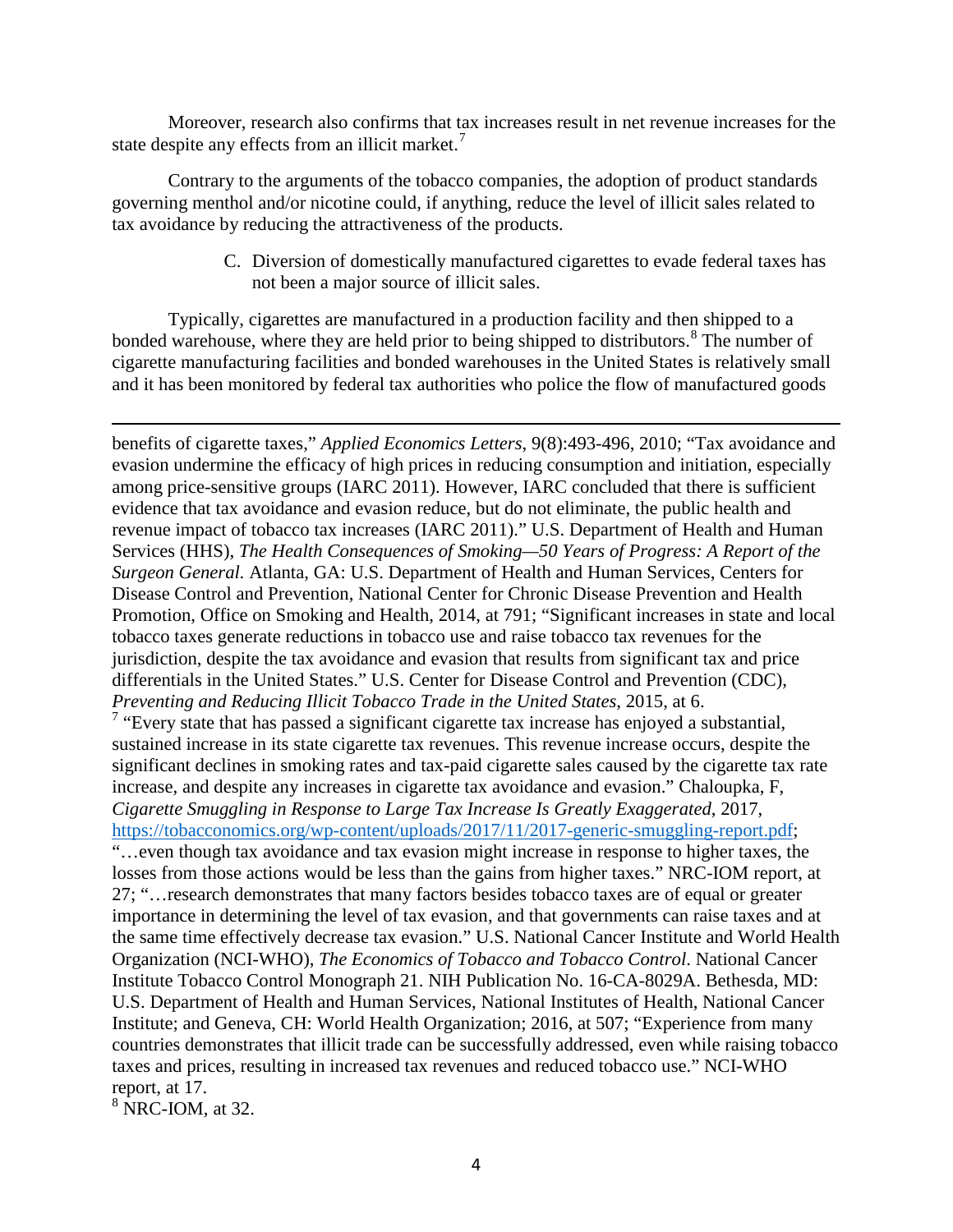into domestic commerce.<sup>[9](#page-4-0)</sup> Likely, enforcement agents would continue to do so to limit or discourage any illegal sales resulting from the adoption of product standards. The federal tax on domestically produced cigarettes is imposed when cigarettes leave the bonded warehouse and are shipped in commerce to distribution companies licensed to place state tax stamps on the cigarettes. Evasion of federal taxation by cigarettes leaving bonded warehouses is believed to be small because the operations of bonded warehouses are supervised by federal tax enforcement personnel. [10](#page-4-1)

If FDA imposes product standards to reduce nicotine and prohibit characterizing flavors in the domestic market and domestic manufacturers are still permitted to manufacture cigarettes for export, it will become important for FDA, as well as for government agencies monitoring such products for federal tax purposes, to ensure that cigarettes manufactured for export are not diverted into the domestic market. Typically, cigarettes manufactured for export are shipped from manufacturing plants to warehouses that hold them for export.<sup>11</sup> It will be important for federal officials to monitor the flow of cigarettes into and out of such export warehouses to ensure that they are not diverted into the domestic market.

In recent years, the level of cigarettes domestically manufactured for export, monitored and reported by the International Trade Commission, has been low.[12](#page-4-3) Substantial increases in such levels unexplained by other factors would provide a warning sign that product manufactured by domestic manufacturers ostensibly for export was being diverted to undermine a product standard.

Imported cigarettes are subject to import duties that are the equivalent of U.S. federal taxes on cigarettes. When containers of imported cigarettes arrive in the United States the product is placed in warehouses in foreign trade zones and the product is subjected to the federal tax when the product is shipped from the warehouse to a distribution company. Although some imported product evades federal taxation, as the National Academy of Sciences correctly concluded, "large scale smuggling does not appear to be a significant part of the U.S. illicit cigarette market . . .[and counterfeiting] is largely absent from the U.S. market."[13](#page-4-4) The incidence of such sales can be substantially curtailed by imposition of a track-and-trace system. (see *infra*).

- D. The majority of illicit sales in the United States is due to interstate tax evasion and avoidance, though the size of the illicit market is much smaller than the tobacco industry claims.
	- 1. Evasion of state and local taxes and fees

<span id="page-4-0"></span><sup>9</sup> NRC-IOM, at 40. United States Government Accountability Office, *Illicit Tobacco: Various Schemes Are Used to Evade Taxes and Fees*, 2011, GAO 11-313, at 9 (Hereinafter, "GAO 11- 313").

<span id="page-4-1"></span> $10$  NRC-IOM, at 39.

<span id="page-4-2"></span> $11$  NRC-IOM, at 32. GAO 11-313, at 9.

<span id="page-4-3"></span><sup>&</sup>lt;sup>12</sup> GAO 11-313, at 8, chart based on data from International Trade Commission.

<span id="page-4-4"></span> $13$  NRC-IOM, at 2-3. See also, NRC-IOM, at 35-36.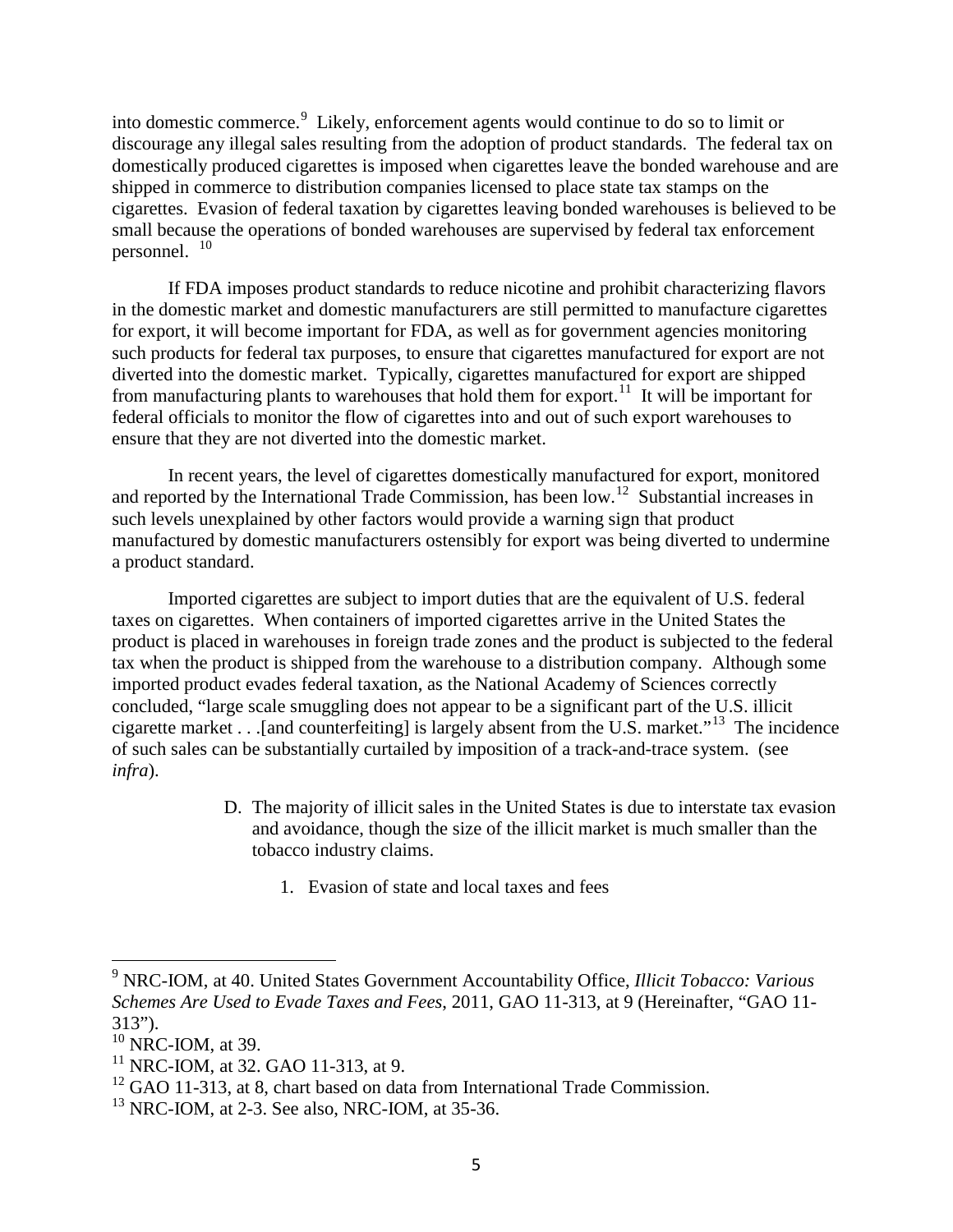State and local tobacco taxes are paid by distributors licensed by individual states. Distributors receive shipments of cigarettes from bonded warehouses on which federal tax has been paid. The distributors purchase stamps from the states to which they are authorized to ship product for resale to consumers. The presence of the state tax stamp on the cigarette package evidences payment of the tax and once the stamp of a state is affixed to a pack the distributor is authorized to ship such cigarettes for resale in that state only. An illicit market designed to evade state taxes can arise when cigarettes bearing the stamps of a low-tax state are diverted subsequent to stamping and sold to retail customers in high-tax jurisdictions.<sup>[14](#page-5-0)</sup>

Most of the cigarettes sold in this illicit market are cigarettes manufactured by the major tobacco companies. The manufacturers have sold these cigarettes to distributors before they are diverted and federal tax has been paid on them. Manufacturers receive the same revenue from the sale of cigarettes eventually sold at retail in this illicit market as they do from cigarettes sold legally and they have no economic incentive to limit those illicit sales. However, the government has tools to curtail cross-border state tax avoidance and could do much more if a well-enforced track-and-trace system were implemented. (see *infra*)

A second source of state tax evasion has involved sales from Indian country. Legally, sales from Indian country to non-tribal members are subject to state taxation.<sup>[15](#page-5-1)</sup> Although state governments have often not enforced their law effectively in Indian country, some states have entered into compacts with tribes to minimize illicit trade; the Prevent All Cigarette Trafficking Act (PACT Act), described below, also gave the government another tool to curtail non-taxed sales from Indian country.

> 2. The PACT Act has reduced the level of tax avoidance on Internet sales direct to consumers.

Evasion of both federal and state taxes by Internet sellers of cigarettes was until several years ago a more significant problem. Some foreign-based internet sellers of cigarettes actually advertised that their cigarettes were not subject to federal and state taxation and the cigarettes were offered at prices that reflected the absence of such taxation.<sup>[16](#page-5-2)</sup> However, measures adopted and enforced by both the federal government and state government, including the PACT Act, which made it illegal to ship cigarettes and smokeless tobacco through the United States Postal Service (USPS) and other restrictions have reduced Internet sales and evasion of taxes on cigarettes sold by Internet sellers. Despite these efforts, recent studies show that Internet sales from foreign-based websites, made without adequate age verification and evading taxation, continue to be a problem, and that USPS is not adequately enforcing the ban on mailing of cigarettes.[17](#page-5-3) In prior comments, many of the undersigned organizations have called on FDA to

<span id="page-5-0"></span> $14$  NRC-IOM, at 3, 34, 53.

<span id="page-5-1"></span> $15$  NRC-IOM, at 56-58.

<span id="page-5-2"></span><sup>16</sup> GAO, *Internet Cigarette Sales: Limited Compliance and Enforcement of the Jenkins Act Result in a Loss of State Tax Revenue*, GAO-03-714T, May 1, 2002.

<span id="page-5-3"></span> $^{17}$  E.g., Williams, RS, Derrick, J, & Phillips, KJ, "Cigarette sales to minors via the internet: how the story has changed in the wake of federal regulation," *Tobacco Control* 26:415-420, 2016.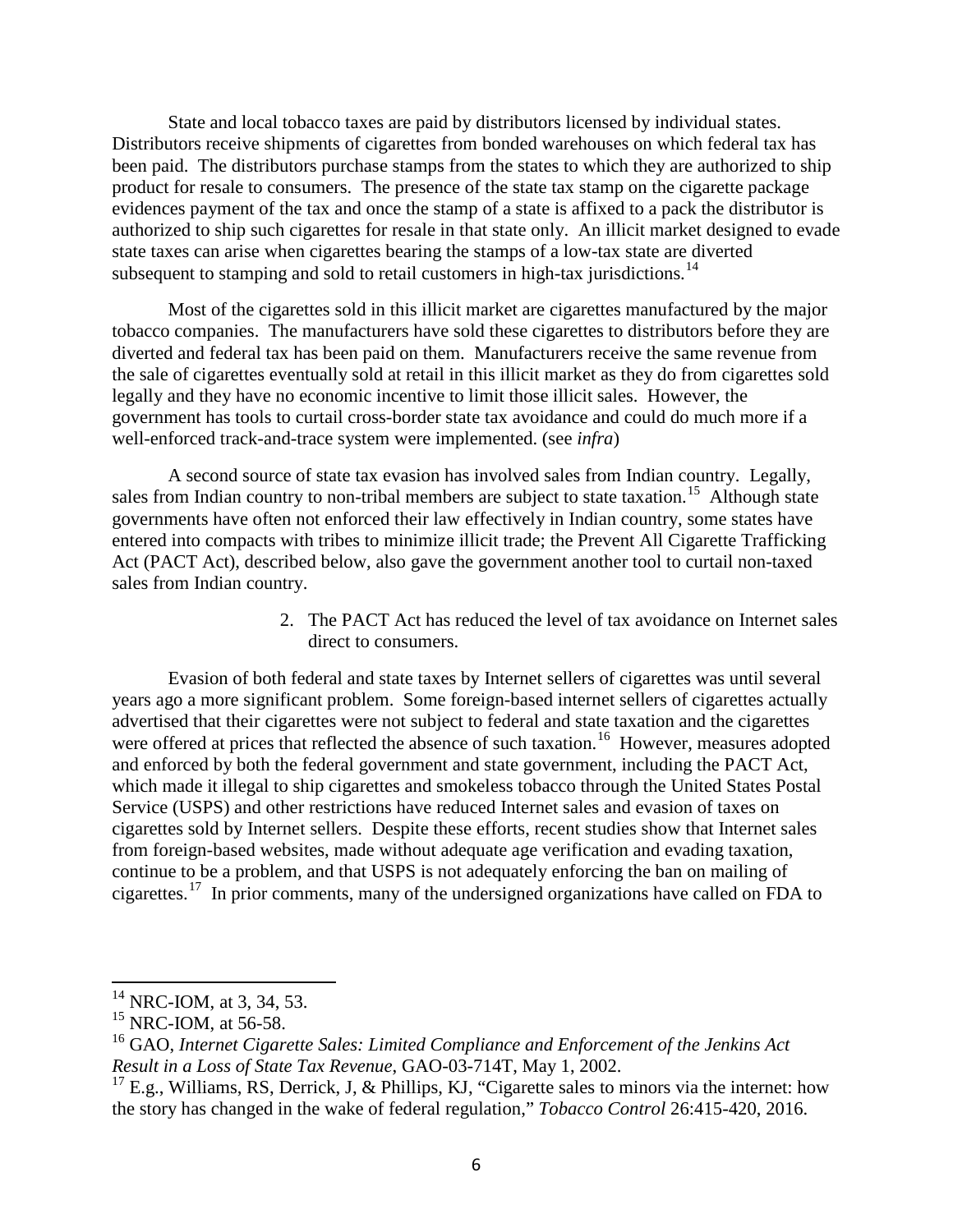prohibit internet sales of both cigarettes and newly deemed tobacco products.<sup>[18](#page-6-0)</sup> We continue to urge FDA to adopt this recommendation. FDA and other federal agencies have the legal tools to eliminate such sales and we urge them to use these tools vigorously. That this has not yet been done, however, presents no argument against adoption of the product standards FDA has under consideration in the outstanding ANPRMs.

E. Recharacterization of product to avoid a product standard

The 2009 Family Smoking Prevention and Tobacco Control Act imposed the first tobacco product standard at the federal level when it prohibited the sale of cigarettes with characterizing flavors other than menthol.

The tobacco industry exploited a loophole in the prohibition by expanding sales of flavored combustible non-cigarette tobacco products, such as cigars and cigarillos.<sup>19</sup> Such products, many of which are functionally indistinguishable from cigarettes, continue to be sold and their presence contributes to the significant youth market for cigars. Recently, FDA announced the filing of enforcement actions against four manufacturers for illegal sales of flavored cigarettes labeled as "cigars" or "little cigars."<sup>[20](#page-6-2)</sup>

One lesson that can be drawn from this experience is that a product standard designed to limit public health risks from cigarettes can accomplish its purpose only if it is made applicable as well to all combustible tobacco products that could reasonably function as substitutes for cigarettes.

# *Conclusions Regarding Existing Illicit Markets for Tobacco Products in the United States*

- 1. Existing illicit trade does not undermine the public health benefits of tobacco control measures and is less significant than the industry claims.
- 2. Major tobacco product manufacturers benefit from much of the existing illicit trade and have no incentive to reduce it.
- 3. The proposed product standards will reduce existing illicit trade as it pertains to illegal underage youth sales.
- 4. Any illicit trade occurring as a result of the product standards under consideration will be easier to police than existing illicit trade because it will require the manufacture, distribution, promotion, and sale of products that would not otherwise be legally sold.

<span id="page-6-0"></span><sup>&</sup>lt;sup>18</sup> Comments filed January 19, 2012 by 8 organizations in Docket No. FDA-2011-N-0467; Comments filed by 24 organizations on August 14, 2014 in Docket No. FDA-2014-N-0189, at 27-30.

<span id="page-6-1"></span> $19$  Delnevo, C, Hrywna, M, "Clove cigar sales following the US flavoured cigarette ban," *Tobacco Control* 24(e4):e246-50, doi:10.1136/tobacco control-2013-051415, 2015.

<span id="page-6-2"></span><sup>20</sup> FDA, *FDA takes action against four tobacco manufacturers for illegal sales of flavored cigarettes labeled as little cigars or cigars*, Press Release, December 9, 2016, [https://www.fda.gov/newsevents/newsroom/pressannouncements/ucm532563.htm.](https://www.fda.gov/newsevents/newsroom/pressannouncements/ucm532563.htm)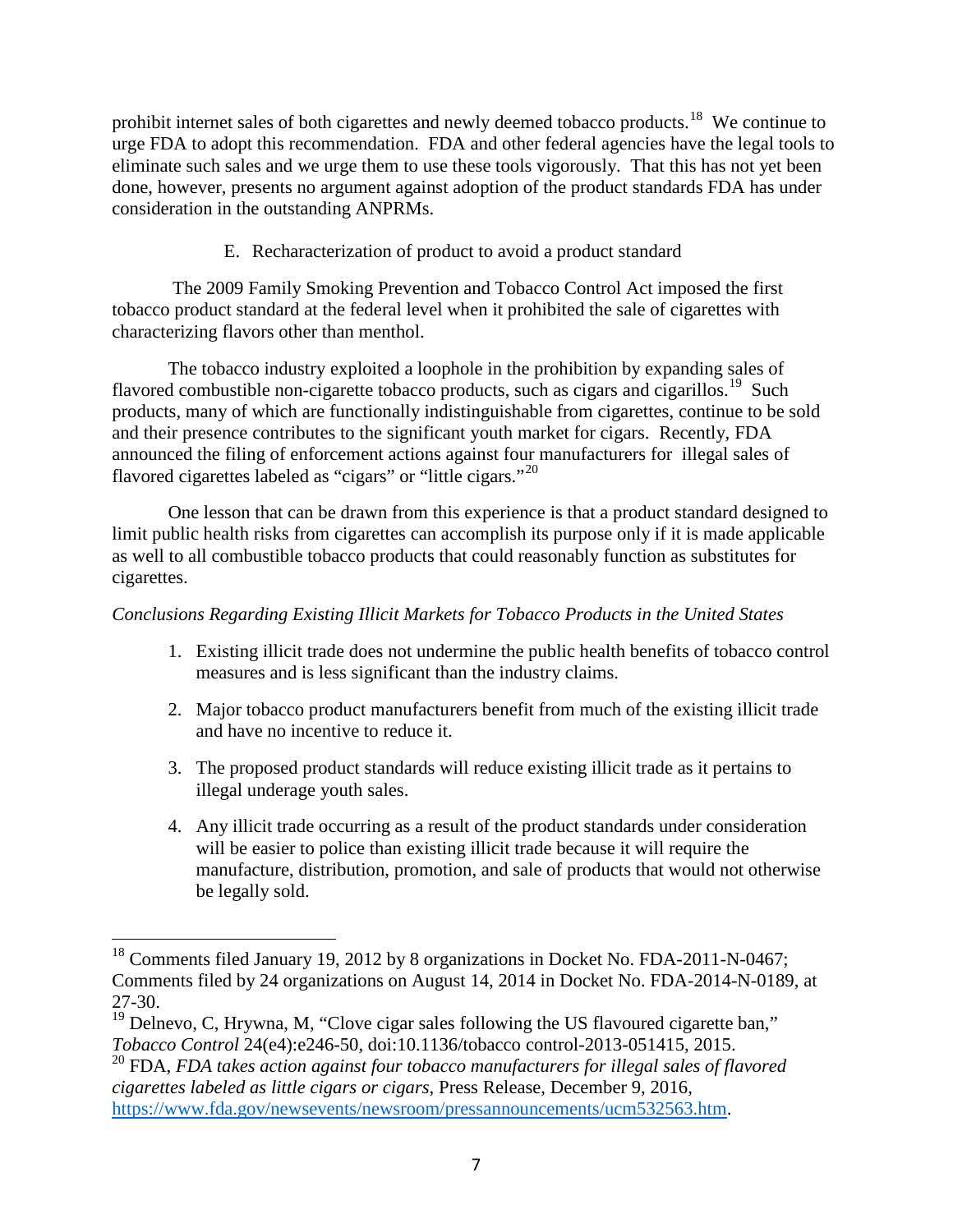### II. RESPONSES OF ILLICIT MARKETS TO PRODUCT STANDARDS

Product standards of the nature under consideration by the FDA would affect both the demand for and the supply of tobacco products in ways that would make the development of illicit markets very different from those observed to date and described above. It would be more difficult to sell tobacco products in illicit markets to evade product standards than it has been to sell tobacco products in illicit transactions to evade taxation.

After examining the potential for development of illicit markets based on potential product standards promulgated by the FDA, the NRC-IOM report determined that the demand is likely to be modest.<sup>[21](#page-7-0)</sup> We concur in that determination.

- A. Demand Effects
	- 1. Demand Effects of a Product Standard Establishing a Maximum Level of Nicotine in Cigarettes.

If FDA promulgates a product standard establishing a maximum level of nicotine in cigarettes at non-addictive levels, the demand effects on non-smokers, principally youth, can be expected to be substantial. Absent finding an addicting level of nicotine in cigarettes, they are very unlikely to find smoking pleasurable and they are unlikely to become smokers. Most important, even if they do experiment with cigarettes they will not inadvertently become addicted to nicotine as a result.

Demand responses among smokers are likely to be more varied. In response to a product standard reducing the level of nicotine in cigarettes to non-addictive levels, smokers can have at least six different responses: (1) stop smoking altogether; (2) continue smoking the reducednicotine cigarettes; (3) switch completely to other, legal sources of nicotine such as nicotine replacement therapy products (NRT) or e-cigarettes; (4) find a way to increase the nicotine level in the reduced-nicotine cigarettes so that they satisfy the smoker's addiction; (5) seek illicit cigarettes that are manufactured to provide a conventional level of nicotine; (6) use some combination of the above.

Numerous surveys confirm the finding that the large majority of current smokers regret the fact that they are addicted and wish to quit.<sup>[22](#page-7-1)</sup> For this large group, a reduced-nicotine product standard presents a major opportunity to align their conduct with their aspirations. Importantly, studies to date have found that smokers who use very low nicotine (VLN) cigarettes

<span id="page-7-0"></span> $21$  NRC-IOM, at 9.

<span id="page-7-1"></span><sup>&</sup>lt;sup>22</sup> Fong, G, et al., "The Near-Universal Experience of Regret Among Smokers in Four Countries: Findings from the International Tobacco Control Policy Evaluation Survey," *Nicotine & Tobacco Research*, 6(Suppl 3):S341-S351, December 2004; Nayak, P, et al., "Regretting ever starting to smoke: results from a 2014 national survey," *International Journal of Environmental Research and Public Health* 14(4), 2017; Babb, S, et al., "Quitting Smoking Among Adults— United States, 2000—2015," *MMWR* 65:1457-1464, 2017; O'Connor, RJ, et al., "Exploring relationships among experience of regret, delay discounting, and worries about future effects of smoking among current smokers." *Substance Use & Misuse* 51(9):1245-50, 2016.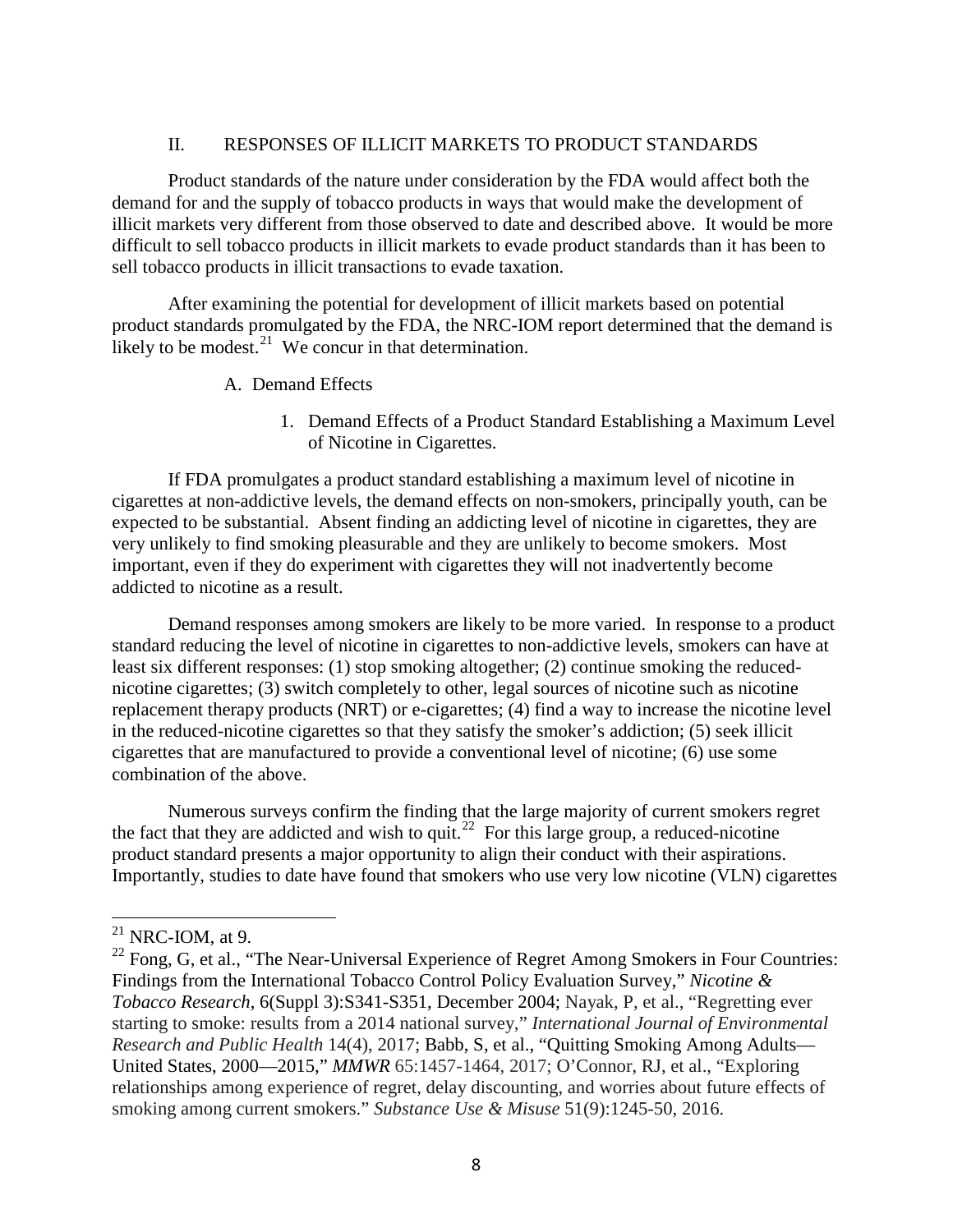in a short time reduce their nicotine dependence.<sup>23</sup> In the research protocols, even those test subjects who supplemented VLN cigarettes with conventional cigarettes experienced a reduced level of nicotine dependence and nicotine exposure.<sup>24</sup> The fact that they have reduced their nicotine dependence means that the likelihood that they will successfully quit smoking completely has increased. Research demonstrates that use of VLN cigarettes is associated with contemplating and making a quit attempt and increasing the likelihood that a given quit attempt is successful. $^{25}$  $^{25}$  $^{25}$ 

The likelihood that smokers who reduce their nicotine dependence can quit—the optimal public health outcome—would be greatly increased if FDA implemented changes in the regulation by the Center for Drug Evaluation and Research ("CDER") of medicinal products designed to help smokers quit. *Such changes would make it much more likely that quit attempts by these smokers will be successful.* These changes could include both a broadening of indicated uses for existing medicinal products and lowering the barriers to the development of new medicinal products that could enhance the likelihood that smokers' quit attempts would be successful. $26$ 

The likelihood that an appreciable number of smokers would respond to a product standard restricting the nicotine level of cigarettes to non-addictive levels by adding nicotine to the product subsequent to purchase is low. It would be difficult for individual smokers to find a way to produce a cigarette with a consistently satisfying level of nicotine and an acceptable taste and it is unlikely that many smokers would undertake such an effort. Nevertheless, it would be prudent for FDA to include in the product standard a provision prohibiting the promotion or sale of nicotine for the purpose of changing the nicotine content of combusted tobacco products after a retail sale.

<span id="page-8-0"></span><sup>23</sup> Donny, EC, et al., "Randomized trial of reduced-nicotine standards for cigarettes," *New England Journal of Medicine* 373:1340-1349, 2015; Donny EC, et al., "Smoking in the absence of nicotine: behavioral, subjective and physiological effects over 11 days," *Addiction* 102(2):324-34, 2007; Hatsukami, DK, et al., "Reduced nicotine content cigarettes: effects on toxicant exposure, dependence and cessation," *Addiction* 105:343-55, 2010.

<span id="page-8-1"></span><sup>24</sup> Donny, EC, et al., "Randomized trial of reduced-nicotine standards for cigarettes," *New England Journal of Medicine* 373:1340-1349, 2015.

<span id="page-8-2"></span><sup>25</sup> Donny, EC, et al., "Randomized trial of reduced-nicotine standards for cigarettes," *New England Journal of Medicine* 373:1340-1349, 2015; Walker, N, et al., "The combined effect of very low nicotine content cigarettes, used as an adjunct to usual Quitline care (nicotine replacement therapy and behavioural support), on smoking cessation: a randomized controlled trial," *Addiction* 107(10):1857-1867, 2012. McRobbie, H, et al., "Complementing the standard multicomponent treatment for smokers with denicotinized cigarettes: a randomized controlled trial," *Nicotine & Tobacco Research* 18(5):1134-1141, 2016.

<span id="page-8-3"></span><sup>&</sup>lt;sup>26</sup> See, generally, Comments of Campaign for Tobacco-Free Kids and American Academy of Pediatrics in Docket No. FDA-2017-N-6529, "FDA's Approach to Evaluating Nicotine Replacement Therapies," February 15, 2018; Supplemental Comments of Campaign for Tobacco-Free Kids in Docket No. FDA-2018-N-0128, "FDA's Approach to Evaluating Nicotine Replacement Therapies," April 16, 2018.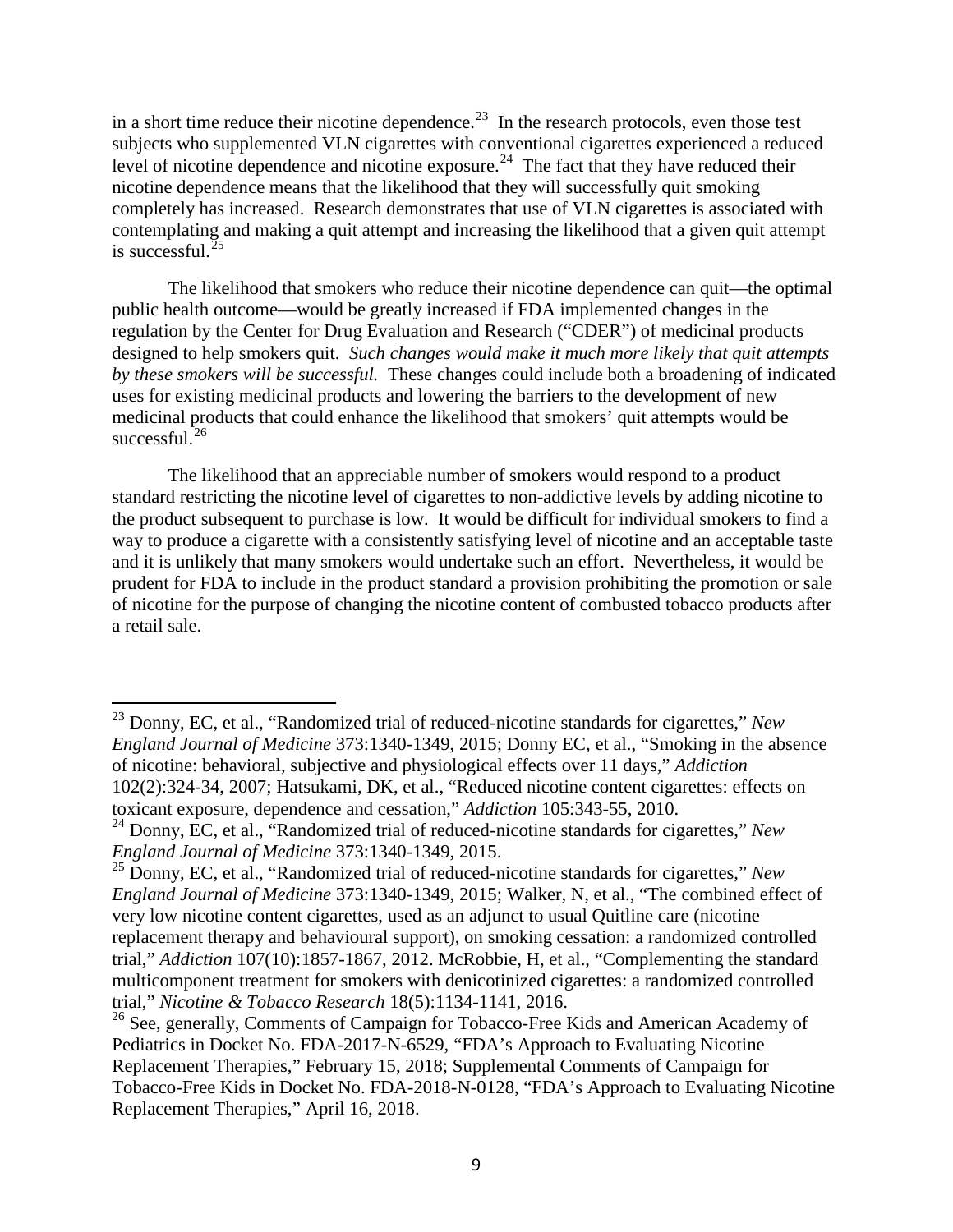For those smokers who want to smoke for reasons unrelated to nicotine, cigarettes will remain available. Given the extensive research showing the centrality of nicotine as the attractive feature in smoking, however, it is doubtful that many smokers will continue to smoke cigarettes.

If FDA expands the products approved by CDER for cessation to increase their availability at lower costs, and otherwise carefully regulates other products that deliver nicotine to address the needs of smokers who have been unable to quit, FDA should be able to minimize the risk of a substantial illicit market and at the same time prevent these alternative nicotine delivery products from addicting young non-smokers. From a public health and an individual health standpoint, these alternatives, if implemented in conjunction with requiring the reduction of nicotine in traditional tobacco products, would be preferable to the status quo.

> 2. Demand effects of a product standard prohibiting flavors in tobacco products

As noted above, the Tobacco Control Act prohibited the use of characterizing flavors, other than menthol, in cigarettes. Although there is limited literature on the market response, no substantial market in illicit flavored cigarettes appears to have developed as a result, as noted above. However, following the prohibition on characterizing flavors in cigarettes, the marketing of other flavored tobacco products, especially flavored cigars, expanded. Moreover, many of these flavored cigars were barely distinguishable—if at all—from cigarettes. The lesson from this experience is that any prohibition on flavors must cover not only cigarettes but also other tobacco products.

Also as noted above, the Tobacco Control Act did not prohibit the use of menthol as a characterizing flavor in cigarettes. As described more fully in our comment in the ANPRM on flavored tobacco products, the use of menthol as a characterizing flavor contributes substantially to youth addiction. Moreover, the markets for mentholated and non-mentholated cigarettes are substantially distinct. The evidence indicates that a large number of menthol cigarette smokers would not find non-mentholated cigarettes an acceptable substitute and are therefore more likely to quit smoking in response to a prohibition on mentholated cigarettes than to switch to nonmentholated cigarettes. Research shows that most smokers say that they would either switch to non-menthol cigarettes or quit smoking altogether in response to a ban on menthol cigarettes.<sup>[27](#page-9-0)</sup> The proportion of smokers who say they would quit in response to a menthol ban is higher among African Americans and younger smokers. Further, a 2014 assessment of switching between non-menthol and menthol cigarettes, found that more smokers switched from menthol

<span id="page-9-0"></span> $27$  D'Silva, J, et al., "Quitting and switching: Menthol smokers' responses to a menthol ban," *Tobacco Regulatory Science* 1(1):54-60, 2015. Wackowski, OA, et al., "Switching to e-cigarettes in the event of a menthol cigarette ban," *Nicotine & Tobacco Research* 17(10):1286-1287, 2015. Wackowski, OA, et al., "Young adults' behavioral intentions surrounding a potential menthol cigarette ban," *Nicotine & Tobacco Research* 16(6):876-880, 2014. Hartman, AM, "What menthol smokers report they would do if menthol cigarettes were no longer sold," Paper presented at the FDA Tobacco Products Scientific Advisory Committee Meeting, January 2011. Pearson, JL, et al., "A ban on menthol cigarettes: impact on public opinion and smokers' intention to quit," *American Journal of Public Health* 102(11):e107-14, 2012.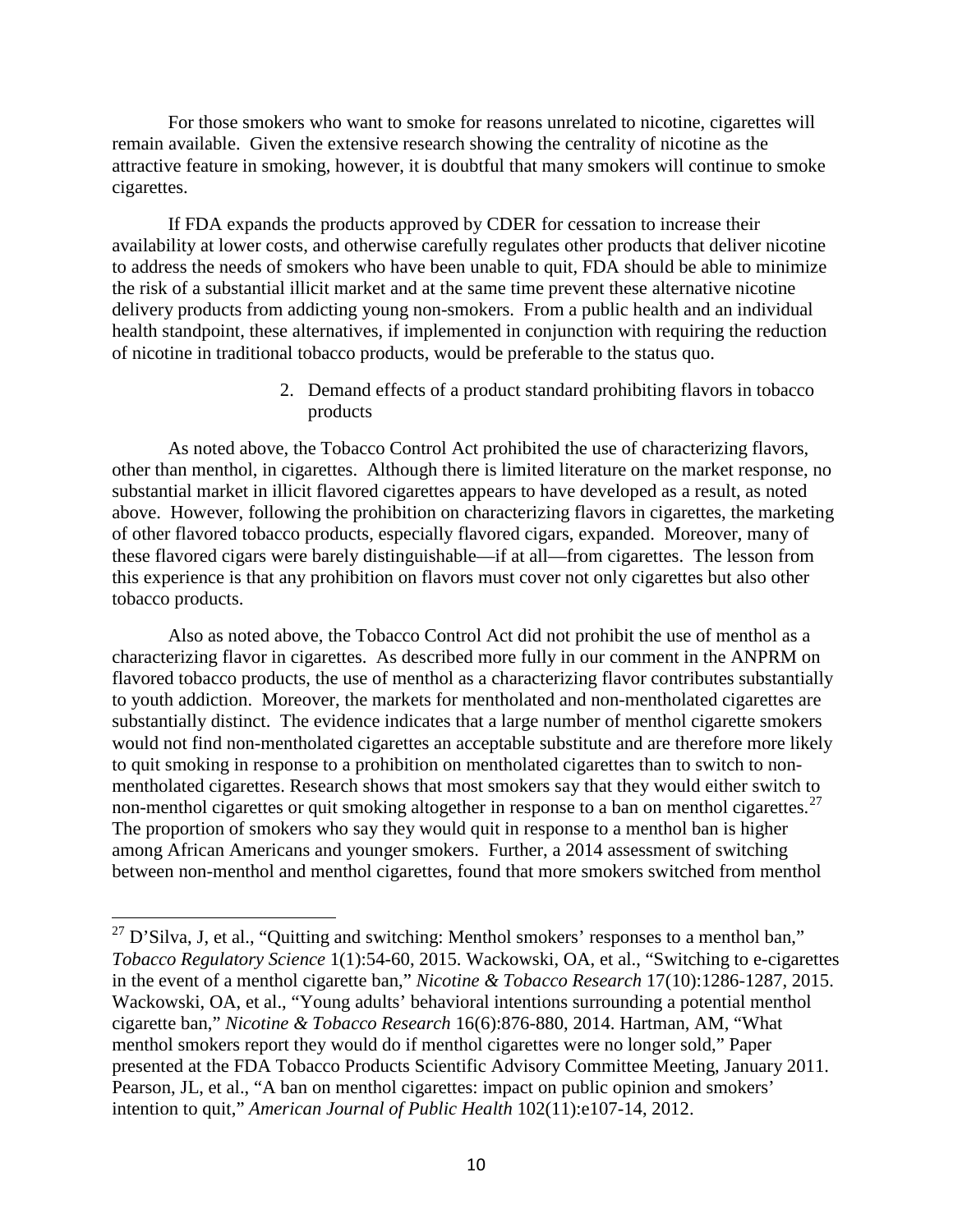to non-menthol cigarettes (8%) than from non-menthol to menthol cigarettes (3%).<sup>[28](#page-10-0)</sup> The lower prevalence of menthol use among older adults than younger adults is also indicative of the more common pattern of switching from menthol to non-menthol than vice versa. For that very reason, TPSAC concluded that "In addition, a substantial number of smokers who initiate with menthol cigarettes later switch to non-menthol cigarettes. Thus, menthol initiation also contributes to the prevalence of nonmenthol cigarette smoking in the general population."<sup>[29](#page-10-1)</sup>

Recently, several Canadian provinces and the federal government have prohibited menthol in cigarettes. A study of the effect of the prohibition in Ontario showed that approximately 30 percent of menthol cigarette smokers had made a quit attempt during the first month after the prohibition went into effect. As the prohibition did not extend to other tobacco products, however, approximately the same percentage of menthol smokers had turned to other menthol tobacco products. There was no evidence of a market for contraband menthol cigarettes.[30](#page-10-2) The study was done over too limited a time period to provide definitive evidence of the effect of the menthol prohibition but subsequent studies of the Canadian experience should yield significant results.

As is true for a product standard restricting the level of nicotine in combusted tobacco products, the likelihood that an appreciable number of smokers would respond to a product standard prohibiting menthol as a characterizing flavor in combusted tobacco products by increasing the menthol level subsequent to purchase is low. It would be difficult for individual smokers to find a way to produce a cigarette with a consistently satisfying level of menthol and an acceptable taste and it is unlikely that many smokers would undertake such an effort. Moreover, the survey of Canadian smokers referred to above showed that none of the survey participants resorted to such a practice. Nevertheless, it would be prudent for FDA to include in the product standard a provision prohibiting the promotion or sale of menthol additive for the purpose of mentholizing combusted tobacco products after a retail sale.

Also, as with a product standard reducing nicotine levels in combusted tobacco products, the likelihood that smokers of menthol cigarettes would quit using tobacco products in response to a prohibition on the use of menthol as a characterizing flavor—the optimal public health outcome—would be greatly increased if FDA implemented changes in the regulation by the Center for Drug Evaluation and Research ("CDER") of medicinal products designed to help smokers quit. (See discussion above.)

> B. Supply considerations from a product standard reducing nicotine in combusted tobacco products to non-addictive levels or for flavored products.

<span id="page-10-0"></span><sup>28</sup> Kasza, KA, et al. "Switching Between Menthol and Nonmenthol Cigarettes: Findings From the U.S. Cohort of the International Tobacco Control Four Country Survey," *Nicotine & Tobacco Research* 16(9):1255-1265, 2014.

<span id="page-10-1"></span> $29$  Tobacco Products Scientific Advisory Committee, Menthol Cigarettes and Public Health: Review of the Scientific Evidence and Recommendations, July 21, 2011, [http://www.fda.gov/downloads/AdvisoryCommittees/CommitteesMeetingMaterials/TobaccoPro](http://www.fda.gov/downloads/AdvisoryCommittees/CommitteesMeetingMaterials/TobaccoProductsScientificAdvisoryCommittee/UCM269697.pdf) [ductsScientificAdvisoryCommittee/UCM269697.pdf.](http://www.fda.gov/downloads/AdvisoryCommittees/CommitteesMeetingMaterials/TobaccoProductsScientificAdvisoryCommittee/UCM269697.pdf)<br><sup>[30](http://www.fda.gov/downloads/AdvisoryCommittees/CommitteesMeetingMaterials/TobaccoProductsScientificAdvisoryCommittee/UCM269697.pdf)</sup> Chaiton, M, et al., "Association of Ontario's ban on menthol cigarettes with smoking behavior

<span id="page-10-2"></span>one month after implementation," *JAMA Internal Medicine* 178(5):710-1, 2018.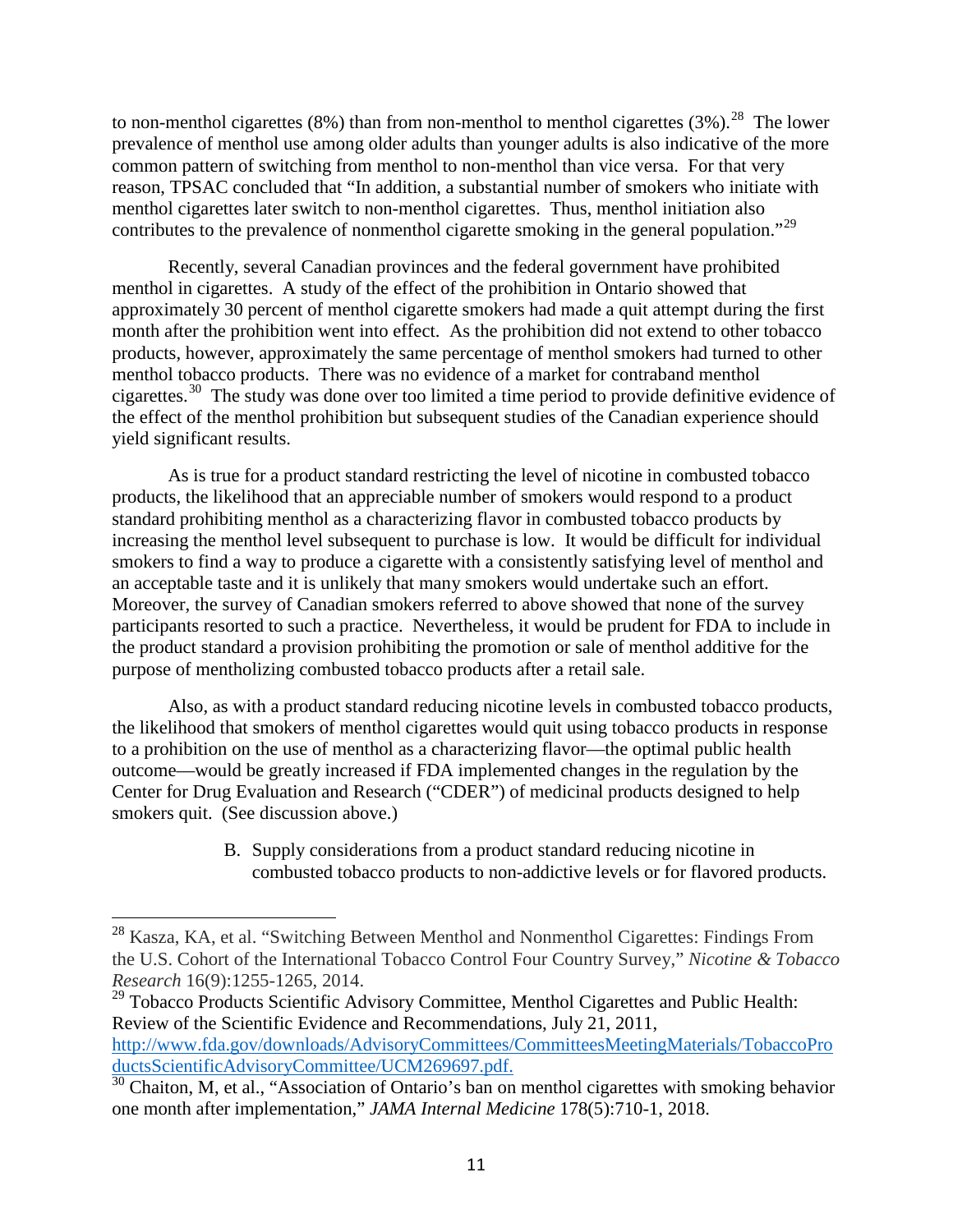The development of a significant illicit market as a result of a product standard reducing nicotine in combusted products to non-addictive levels would encounter numerous obstacles that are not presented for illicit markets based on tax avoidance. It is easier to develop an illicit market based on tax avoidance because the product sold in such a market is physically indistinguishable from legally sold product. The only distinguishing characteristic of such product is that appropriate tax has not been paid on it. By contrast, both in the case of highnicotine and flavored tobacco, the product would have to be manufactured using different processes and having different physical characteristics. Moreover, a significant illicit market could be developed only by marketing the products as different—and non-compliant with law.

## 1. Manufacturing the products

A GAO study of the illicit cigarette market provides a useful description of the supply chain. $31$  As noted above and in the GAO study, the overwhelming majority of domestic cigarettes are manufactured in a small number of factories, making it more likely that FDA can police the domestic manufacturing of cigarettes efficiently. It should not be difficult for FDA enforcement personnel to supervise the sampling of each batch of manufactured product before it is shipped from the factory. This policing is important because it could not otherwise be assumed that manufacturers would comply with the standard. The establishment of a clandestine manufacturing facility capable of manufacturing and shipping a substantial number of cigarettes—an action that would violate any number of federal laws—is highly implausible.

Regulations and enforcement personnel would have to ensure that product intended for export was shipped to bonded warehouses for export and not illegally diverted to the domestic market. Given the manageable number of domestic manufacturing facilities, FDA should be able to prevent any such large-scale diversion.

# 2. Wholesale distribution of the products

Even if high-nicotine or flavored product were manufactured for export or illicit sale domestically, development of a substantial illicit market would require a sophisticated system of distribution. FDA and other law enforcement agencies must take steps to ensure that major distributors would not take the risk of handling non-compliant product. It is important to note that the current illicit tax-avoidance market involves the diversion of product *after* it has been legally stamped for sale in a low-tax state. The product stamped by the distributor is physically the same—regardless of whether it is actually sold at retail in the low-tax state or subsequently diverted for illicit sale in a high-tax state. Smokers who purchase such product may not even realize that the cigarettes they are purchasing are contraband.

By contrast, smokers would certainly know—and government officials could easily identify—if the tobacco products have a characterizing flavor or have a full nicotine content*.* It would be very difficult to develop a substantial illicit market for high-nicotine or flavored products without packaging and advertising them in a way that would make them clearly distinct to potential customers. Any such distinction, however, would be obvious both to the distributor and to FDA enforcement personnel. Thus, it would be far more difficult to develop a substantial

<span id="page-11-0"></span><sup>&</sup>lt;sup>31</sup> GAO-11-313, at 9.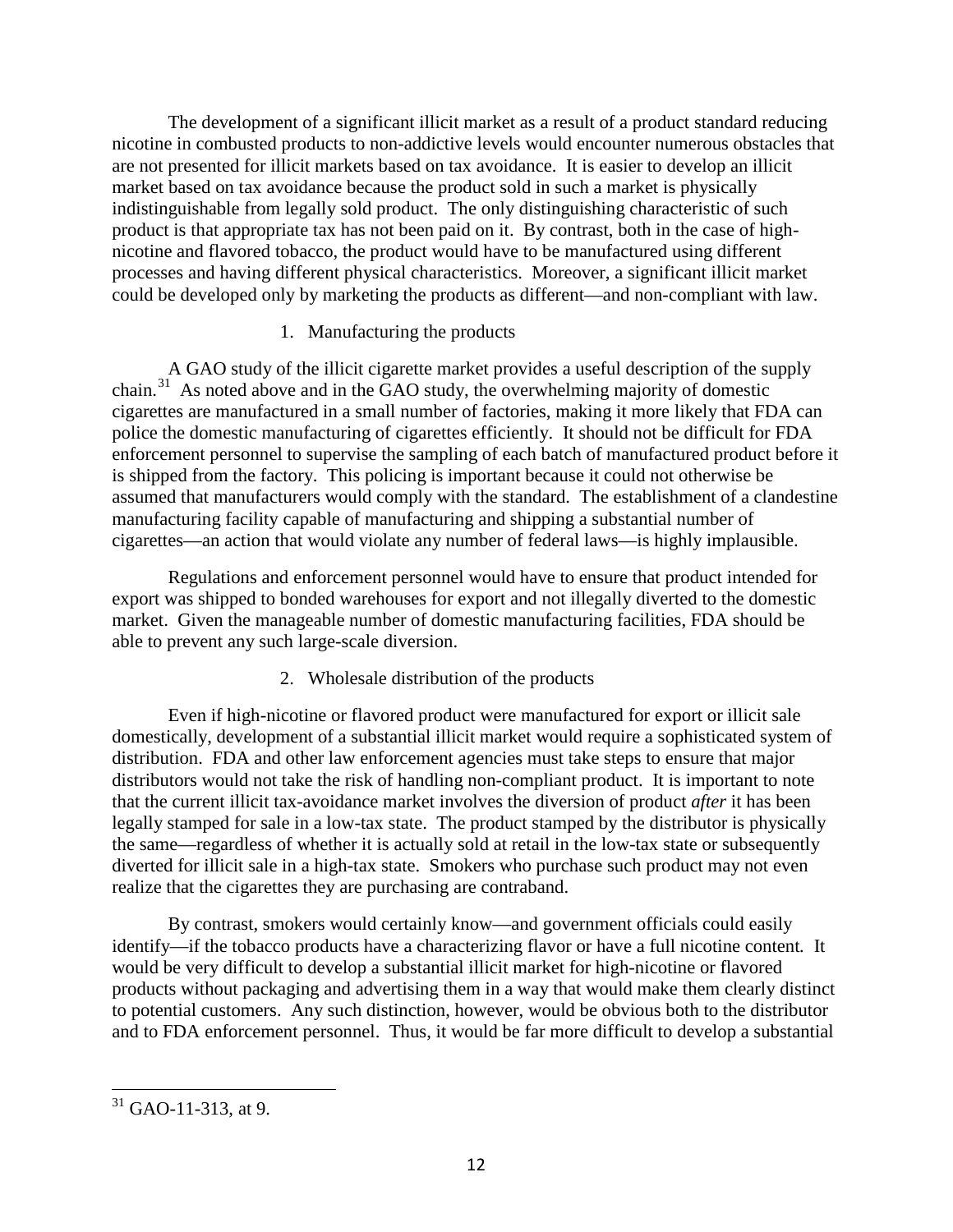illicit market for such products than it has been for products that are illicit only because they have not been subjected to the appropriate tax.

#### 3. Products manufactured abroad

Manufacturers located abroad will continue to manufacture high-nicotine cigarettes for markets in other countries as long as these products are allowed in those countries. Although some manufacturers or other sellers may seek to export such cigarettes to the United States, there is no evidence they are a major problem today.<sup>32</sup> Whatever illicit market exists is of modest proportions.

It is important to note, however, that even this modest illicit market exists only because the smuggled cigarettes are passed off as indistinguishable from cigarettes sold legally in the United States. By contrast, development of an illicit market for high-nicotine or flavored product depends on a seller's ability to inform consumers that the product is different from products marketed legally in the United States. Such products would have to be packaged, marketed, and promoted in a way that made them readily distinguishable from legally sold product and therefore easily identifiable as illicit. It is difficult to conceive of how such packaging, marketing and promotion could be done on any substantial scale without bringing the illicit products to the attention of enforcement officials.

It is conceivable that some illicit product could be sold over the Internet by foreign sources and shipped direct to consumers. In fact, a market for illicit sales of cigarettes based on tax avoidance and avoidance of minimum-age laws did develop prior to the enactment of the PACT Act. However, as mentioned previously, the PACT Act, combined with agreements under which common carriers agreed not to ship cigarettes, has sharply reduced such illegal sales of these products direct to consumers through the Internet. [33](#page-12-1) Enforcement of these restrictions should be strengthened and the restrictions should be extended to other tobacco products.

Moreover, it would be difficult for Internet marketers to develop a substantial illicit market for high-nicotine or flavored products without advertising the availability of those products on the Internet or in social media and that advertising would inevitably permit enforcement personnel to identify the sellers. As noted above in Section I.D., the undersigned organizations recommend that FDA prohibit the sale of tobacco products on the Internet. Whether or not Internet sales are permitted to continue,, however, FDA should institute an effective program of monitoring the advertising and marketing of tobacco products on the Internet and through social media to identify potential sources of illicit product. If Internet sales are allowed to continue, FDA should limit potential illicit sales over the Internet by developing and enforcing regulations restricting credit card payments for Internet purchases. In addition, developing and implementing state-of-the-art technology for examining packages entering the United States would help limit illicit sales.

<span id="page-12-0"></span><sup>32</sup> *Supra* at 13.

<span id="page-12-1"></span><sup>&</sup>lt;sup>33</sup> Williams, RS, et al., "Cigarette sales to minors via the internet: how the story has changed in the wake of federal regulation," *Tobacco Control* 26(4):415-420, 2017.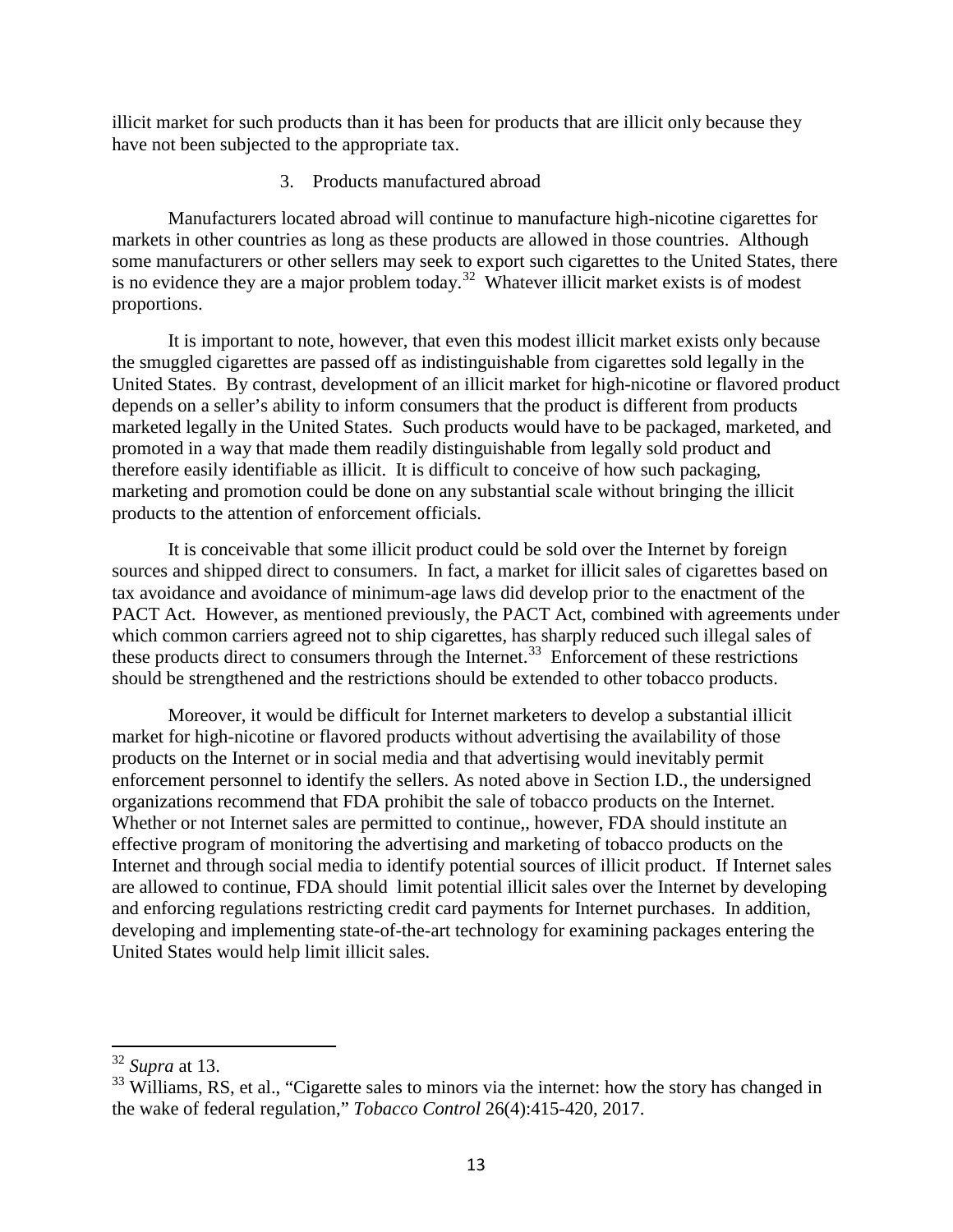### 4. Quality of the product

Sellers who seek to develop an illicit market for either high-nicotine or menthol cigarettes will have a difficult time providing cigarettes that will satisfy smokers. Cigarettes developed by the major tobacco manufacturers currently account for approximately 84 percent of the market  $34$ and are carefully engineered to satisfy consumer tastes and, in many cases, to appeal to niche markets. Manufacturers with fewer resources and much less sophistication will find it very difficult to produce illicit product that can satisfy most smokers' taste. The difficulty of doing so has been demonstrated by the inability of smaller manufacturers who enjoy substantial price advantages over the major tobacco companies to capture more than a very small percentage of the cigarette market. In short, would-be sellers of high-nicotine or mentholated cigarettes in an illicit market will find it difficult to supply product that is satisfactory to many smokers.

FDA can control the problem by implementing sufficient surveillance to ensure that the major tobacco companies are not complicit in the creation of an illicit market.

# III. TOBACCO INDUSTRY ARGUMENTS BASED ON THE FEAR OF ILLICIT MARKETS ARE NOT CREDIBLE

For decades, and on a worldwide basis, tobacco companies have consistently overestimated the size and significance of illicit markets in order to discourage governments from implementing tobacco control measures by arguing that the effectiveness of these measures would be diminished by implausibly large increases in illicit sales. In reality, their opposition to such measures stems not from a belief that such tobacco control measures would be ineffective at reducing the use of combusted tobacco products, but rather from the fear that those measures would effectively reduce the sales of such products and the profits derived from selling them.

For example, a recent study comparing tobacco company estimates of illicit markets in Poland with those of unbiased observers concluded that the tobacco companies' estimates were 50 percent higher than those of the unbiased observers. The authors of the study described their results as follows:

Our findings are consistent with previous evidence of the tobacco industry exaggerating the scope of illicit trade and with the general pattern of the industry manipulating evidence to mislead the debate on tobacco control policy in many countries. Collaboration between governments and the tobacco industry to estimate tobacco tax avoidance and evasion is likely to produce upward-biased estimates of illicit cigarette trade. If governments are presented with industry estimates, they should strictly require a disclosure of all methodological details and data used in generating these estimates, and should seek advice from independent experts.<sup>[35](#page-13-1)</sup>

Public health experts have reached conclusions similar to these after analyzing tobacco industry estimates of illicit markets in numerous countries, and, in some cases, comparing them

<span id="page-13-0"></span><sup>&</sup>lt;sup>34</sup> GAO-11-313, at 7.

<span id="page-13-1"></span><sup>&</sup>lt;sup>35</sup> Stoklosa, M, Ross H, "Contrasting Academic and Tobacco Industry Estimates of Illicit Cigarette Trade: evidence from Warsaw, Poland," *Tobacco Control* 23:e30-34, 2014.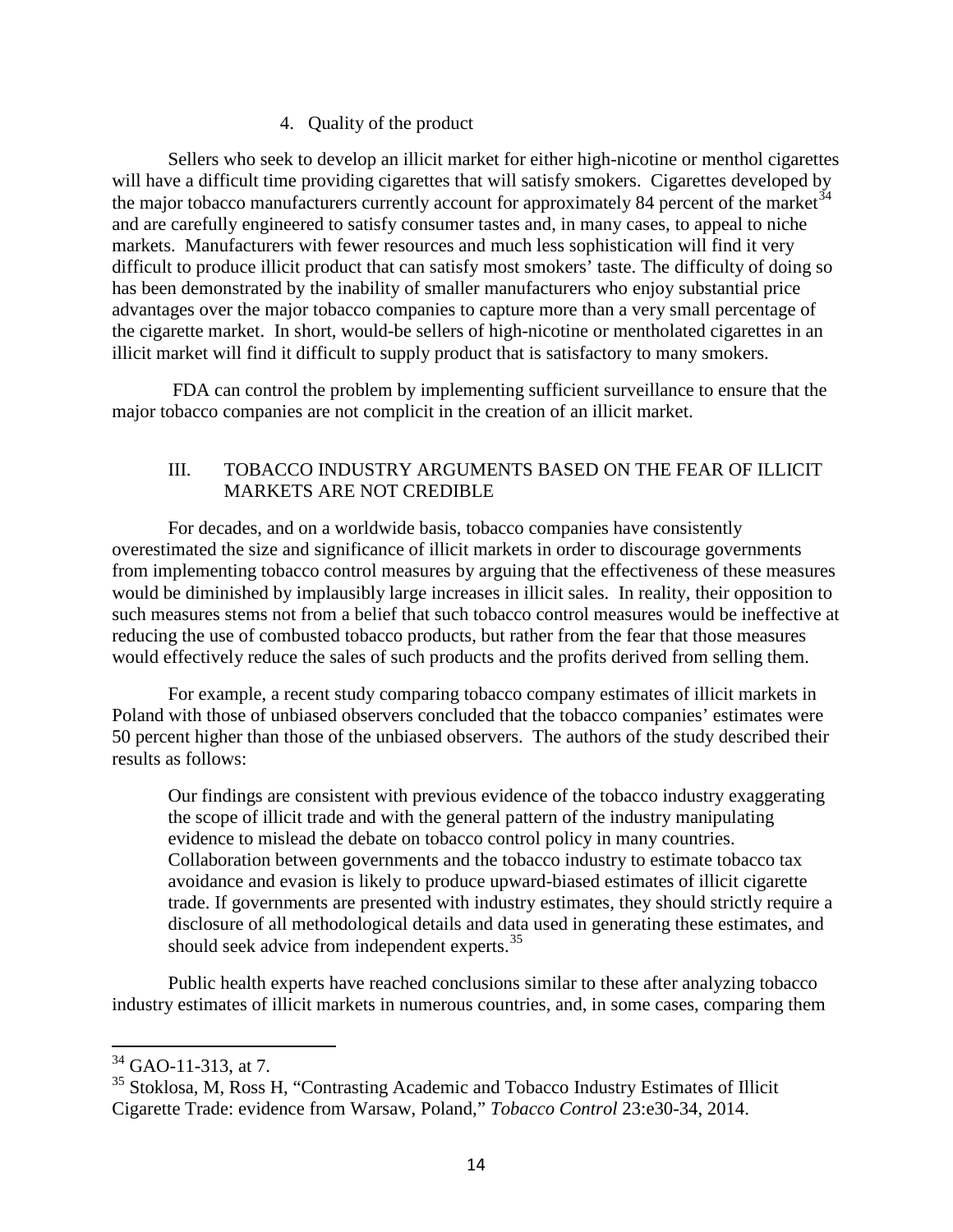with the estimates of unbiased observers.<sup>36</sup> An examination of the industry studies reveals that they are often based on data that cannot be verified and often is not disclosed at all.<sup>[37](#page-14-1)</sup> Frequently the industry studies are based on improper methodologies designed to achieve results that would support the industry's favored, predetermined outcome.<sup>[38](#page-14-2)</sup>

For example, tobacco companies have long argued in numerous countries that increases in tobacco taxes would lead to increased smuggling that would nullify the public health benefits of such increases. However, an examination of the evidence demonstrates that there is little correlation between rates of smuggling and prices and many of the countries with the highest rates of smuggling impose low taxes on tobacco products.<sup>[39](#page-14-3)</sup>

Similarly, major tobacco companies opposed plain packaging regulations by arguing that imposition of such measures would lead to substantial increases in illicit packs.<sup>[40](#page-14-4)</sup> However, studies conducted by unbiased observers in Australia subsequent to the imposition of a plain packaging requirement concluded that no such increase occurred.<sup>[41](#page-14-5)</sup>

<span id="page-14-0"></span><sup>&</sup>lt;sup>36</sup> Gilmore, AB, et al., "Exposing and addressing tobacco industry conduct in low-income and middle-income countries," *Lancet* 385(9972):1029-43, 2015. Rowell, A, Evans-Reeves, K, Gilmore, AB, "Tobacco industry manipulation of data on and press coverage of the illicit tobacco trade in the UK," *Tobacco Control* 23(e1):e35-43, 2014. Gilmore, AB, et al., "Towards a greater understanding of the illicit tobacco trade in Europe: a review of the PMI funded 'Project Star' report," *Tobacco Control* 23(e1):e51-61, 2014.

<span id="page-14-3"></span><span id="page-14-2"></span><span id="page-14-1"></span><sup>&</sup>lt;sup>37</sup> Rowell, A, Evans-Reeves, K, Gilmore, AB, "Tobacco industry manipulation of data on and press coverage of the illicit tobacco trade in the UK," *Tobacco Control* 23(e1):e35-43, 2014. Gilmore, AB, et al., "Towards a greater understanding of the illicit tobacco trade in Europe: a review of the PMI funded 'Project Star' report," *Tobacco Control* 23(e1):e51-61, 2014. <sup>38</sup> Rowell, A, Evans-Reeves, K, Gilmore, AB, "Tobacco industry manipulation of data on and press coverage of the illicit tobacco trade in the UK," *Tobacco Control* 23(e1):e35-43, 2014. <sup>39</sup> Joossens, L, Raw, M, "How can cigarette smuggling be reduced?" *BMJ* 321(7266):947-50, 2000. Skafida, V, et al., "Change in tobacco excise policy in Bulgaria: the role of tobacco industry lobbying and smuggling," *Tobacco Control* 23(e1):e75-84, 2014. Smith, KE, Savell, E, Gilmore, AB, "What is known about tobacco industry efforts to influence tobacco tax? A systematic review of empirical studies," *Tobacco Control,* 22(2):144-53, 2013. Joossens, L, Raw M, "Smuggling and cross border shopping of tobacco in Europe," *BMJ* 310(6991):1393-7, 1995. Joossens, L, Raw, M, "Cigarette smuggling in Europe: who really benefits?" *Tobacco Control* 7(1):66-71, 1998. Gilmore, A, McKee, M, "Tobacco control policy: the European dimension," *Clinical Medicine (London, England)* 2(4):335-42, 2002. Joossens, L, Raw, M, "Turning off the tap: the real solution to cigarette smuggling," *International Journal of Tuberculosis and Lung Disease* 7(3):214-22, 2003.

<span id="page-14-5"></span><span id="page-14-4"></span><sup>40</sup> Rowell, A, Evans-Reeves, K, Gilmore, AB, "Tobacco industry manipulation of data on and press coverage of the illicit tobacco trade in the UK," *Tobacco Control* 23(e1):e35-43, 2014. <sup>41</sup> Scollo, M, et al., "Early evidence about the predicted unintended consequences of standardised packaging of tobacco products in Australia: a cross-sectional study of the place of purchase, regular brands and use of illicit tobacco," *BMJ Open* 4:e005873. doi:10.1136/bmjopen-2014- 005873, 2014. Scollo, M, et al., "Use of illicit tobacco following introduction of standardised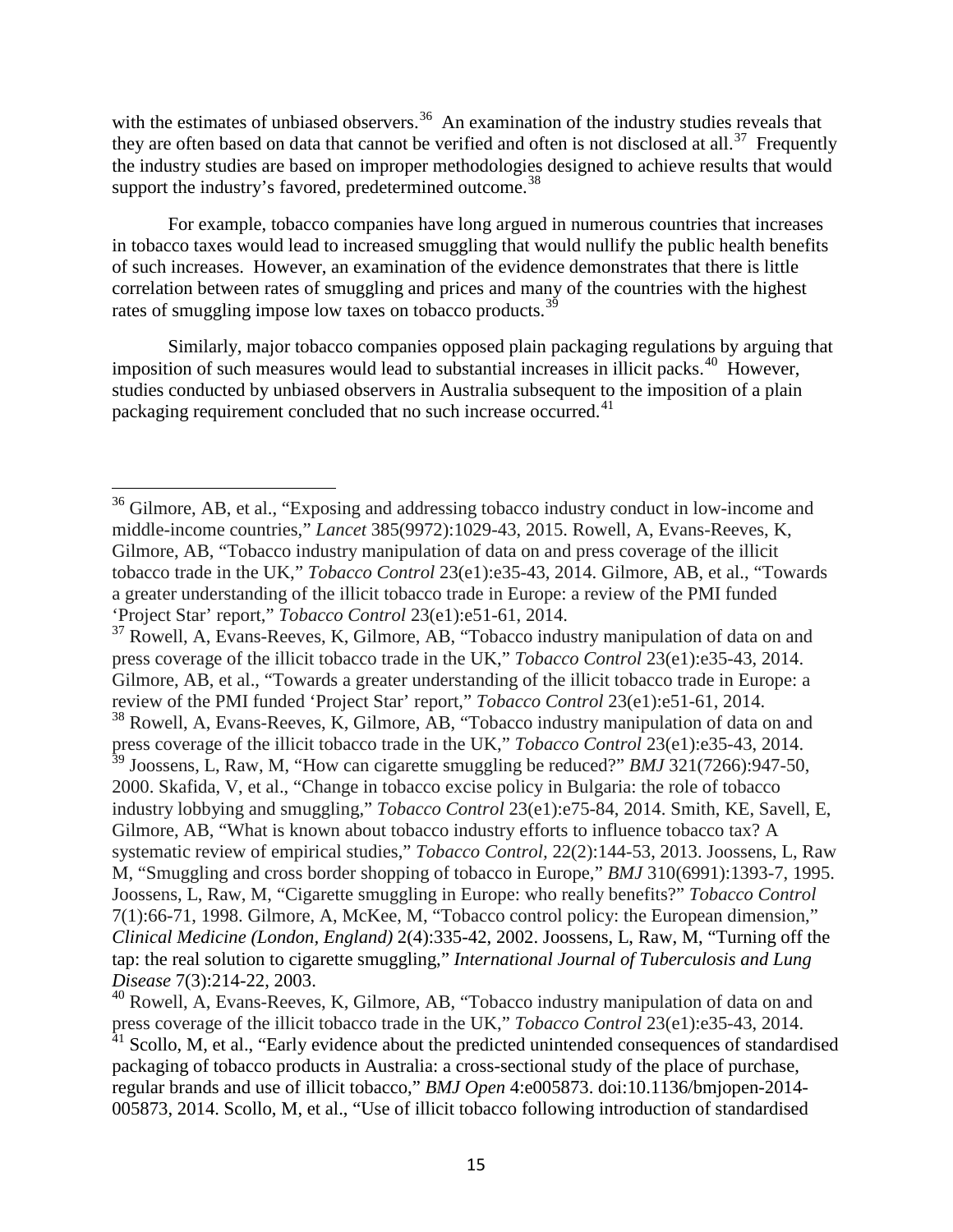FDA should evaluate such industry studies with skepticism and rely instead on its own research and that of commentators who are truly independent.

## IV. THE TOBACCO INDUSTRY SHOULD HAVE NO ROLE IN SHAPING POLICIES TO CONTROL ILLICIT MARKETS.

It is important for FDA to develop enforcement policies to prevent illicit transactions independently and without the participation of tobacco companies. As noted above, the tobacco industry opposes the development of effective tobacco control measures that would decrease their profits and if any such measures are actually adopted, in seeing that they fail. The enforcement policies they would urge are not designed to produce optimum results from a public health standpoint; rather, they are designed to serve the tobacco industry's profit-maximizing strategy.

> A. The tobacco industry has been complicit in creating and fostering illicit markets in the United States and around the world.

Rather than having an interest in eliminating illicit markets, the major tobacco companies have on many occasions been complicit in creating and fostering such markets in many countries.<sup>42</sup> Some such activities have involved cigarettes manufactured in or shipped to the United States. For example, in the late 1990s Canadian tobacco companies were complicit in organizing the movement of smuggled cigarettes from Canada to the United States and back into Canada to avoid higher tax rates and blame the government for seemingly higher smuggling rates. An affiliate tobacco company of R. J. Reynolds pleaded guilty to assisting in the smuggling operation and paid significant fines to the Canadian government.<sup>[43](#page-15-1)</sup>

Moreover, many current sources of illicit transactions serve the interests of the major tobacco companies. Most of the cigarettes bearing the tax stamps of low-tax states, such as Virginia, that are bootlegged for sale in high-tax states such as New York, are manufactured by the major tobacco companies. When these cigarettes are sold in New York at prices that do not reflect the New York tax rate, the major tobacco companies benefit because the sale of their products—and their profits—increase as a result. The major tobacco companies have no interest in eliminating these illicit markets.

 $\overline{a}$ 

packaging of tobacco products in Australia: results from a national cross-sectional survey," *Tobacco Control* 24:ii76–ii81, 2015.

<span id="page-15-0"></span> $42$  NRC-IOM, at 62-63.

<span id="page-15-1"></span><sup>&</sup>lt;sup>43</sup> Gilmore, AB, et al., "Tobacco industry's elaborate attempts to control a global track and trace system and fundamentally undermine the Illicit Trade Protocol," *Tobacco Control*, epub ahead of print, pii: tobaccocontrol-2017-054191, doi: 10.1136/tobaccocontrol-2017-054191, 2018 and sources cited therein at notes 2, 4-10; van Walbeek, C, et al., "Price and tax measures and illicit trade in the framework convention on tobacco control: what we know and what research is required," *Nicotine & Tobacco Research* 15(4):767-76, 2013. Joossens, L, Raw, M, "How can cigarette smuggling be reduced?" *BMJ* 321(7266):947-50, 2000. See also the many examples of tobacco industry complicity in creating or expanding illicit markets cited in public comments filed in this docket by Eric Crosbie, et al., of the University of California at San Francisco.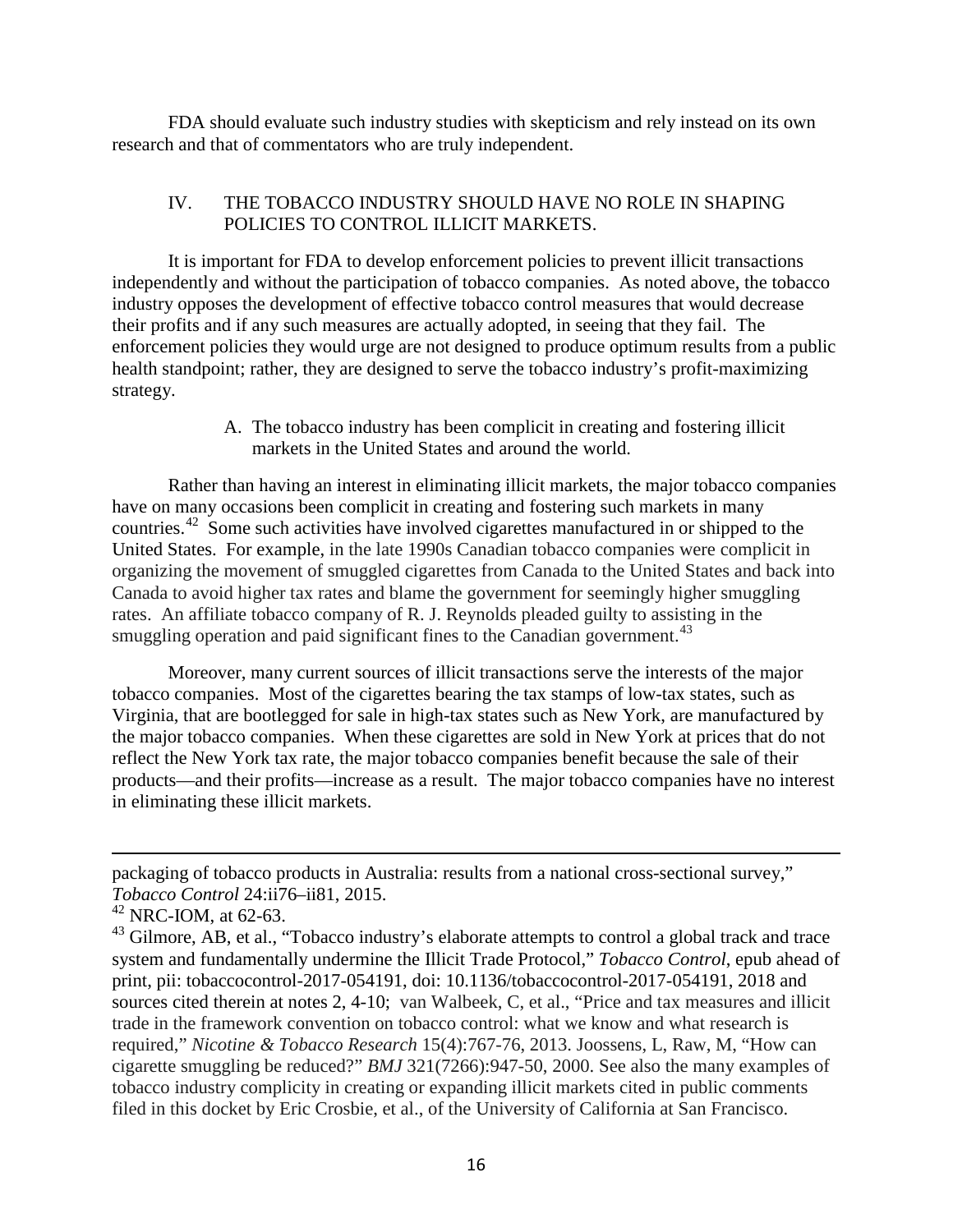Most important, as was demonstrated by overwhelming evidence in *U.S. v. Philip Morris*  USA Inc.,<sup>[44](#page-16-0)</sup> the major tobacco companies intentionally created and fostered the nation's most significant illicit market, the provision of cigarettes to consumers too young to buy them legally. The economic incentives that led the major tobacco companies to adopt these policies have not changed and it would be unrealistic to look to those companies—or to researchers and consultants financially supported by them--for advice on strategies that are likely to diminish their profits.

> B. In developing enforcement strategies to prevent illicit markets, FDA should follow the FCTC Protocol on Illicit Trade.

In developing systems to prevent illicit markets from undermining the effectiveness of product standards, FDA can build on extensive learning and experience in worldwide efforts to combat illicit markets in tobacco products. Article 15 of the Framework Convention on Tobacco Control identifies measures governments can adopt for reducing illicit trade in tobacco products. Pursuant to Article 15, the State Parties to the FCTC adopted a more detailed protocol.<sup>45</sup> The protocol has been ratified by 37 State Parties and will enter into force once 40 State Parties have ratified it.<sup>[46](#page-16-2)</sup>

The Protocol emphasizes the importance of countries developing their own methods to monitor precisely the manufacture, transportation, distribution, and sale of tobacco products and to ensure that this system is totally independent from and uninfluenced by tobacco product manufacturers. The Parties that drafted the protocol were aware of the tobacco industry's consistent efforts to subvert tobacco control measures and to foster illicit markets whenever they perceive opportunities to do so. Implementation of the product standards FDA has under consideration—that would prohibit flavors in tobacco products and reduce the nicotine content of combusted tobacco products to non-addictive levels—would almost certainly result in substantial declines in the profitability of the major manufacturers of combusted tobacco products. Tobacco companies should have no role in developing or implementing the measures adopted to prevent or control illicit transactions that could undermine the effectiveness of these product standards.

# V. DEVELOPING AN EFFECTIVE ENFORCEMENT POLICY

Developing an effective enforcement policy will reduce the risk of illicit trade and is important to ensure the success of product standards.

<span id="page-16-0"></span><sup>44</sup> *U.S. v. Philip Morris USA, Inc.,* 449 S. Supp. 2d 1 at\_561-691(D.D.C. 2006), *aff'd in relevant part*, 595 F. 3d 1095 (D.C. Cir. 2009).

<span id="page-16-1"></span><sup>45</sup> World Health Organization (WHO), *The Protocol to Eliminate Illicit Trade in Tobacco Products*, November 2012, http://www.who.int/fctc/protocol/illicit\_trade/protocol-<br>publication/en/.

<span id="page-16-2"></span><sup>&</sup>lt;sup>46</sup> WHO, *India is the 37th Party to the Protocol: only 4 more to go until entry into force*, accessed June 6, 2018 from [http://www.who.int/fctc/mediacentre/news/2018/india-4-party-to](http://www.who.int/fctc/mediacentre/news/2018/india-4-party-to-protocol/en/)[protocol/en/.](http://www.who.int/fctc/mediacentre/news/2018/india-4-party-to-protocol/en/)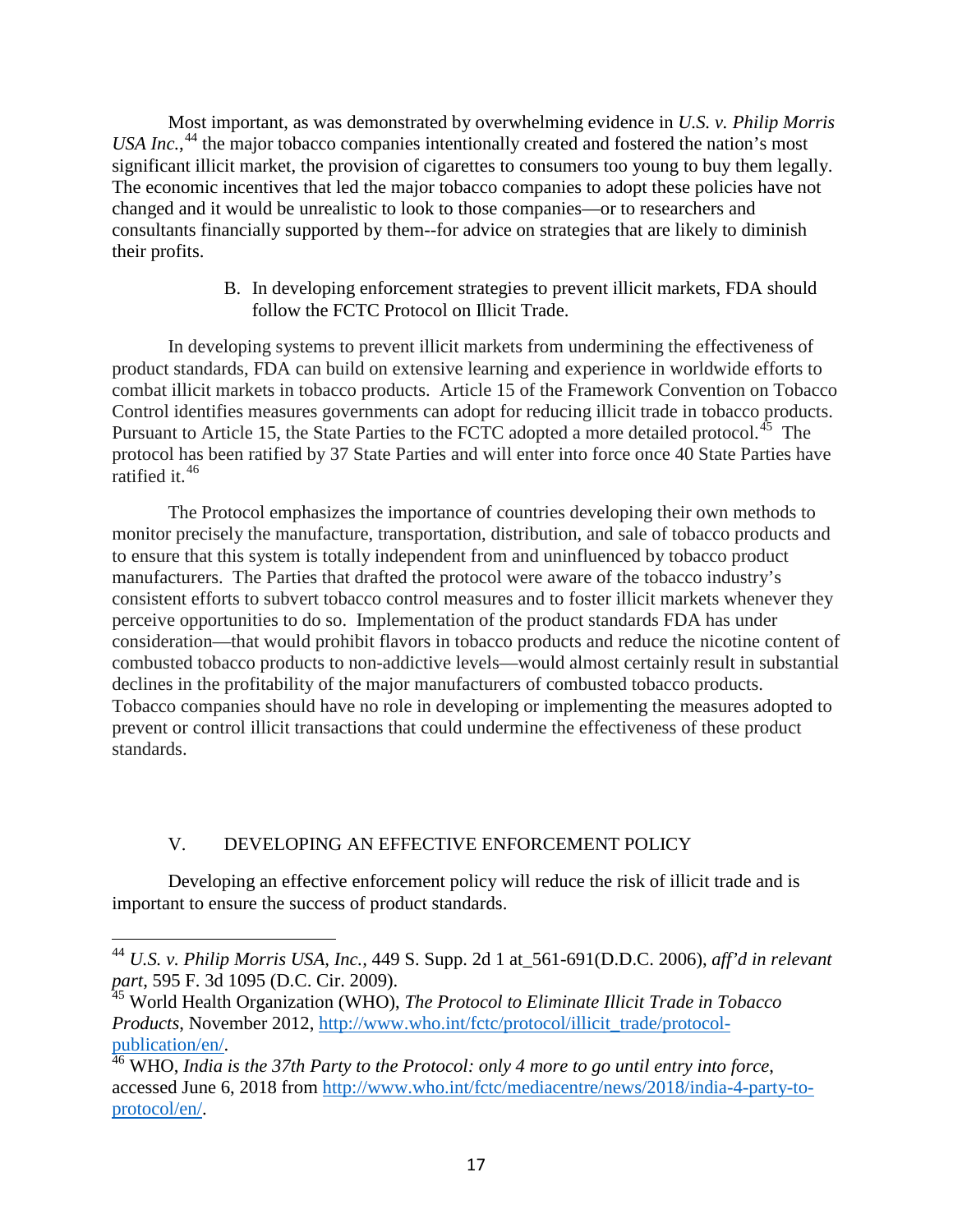## A. Address every aspect of the supply chain

All illicit product must be manufactured, domestically or abroad, and transported to the point where it is provided to the ultimate consumer. In order to identify illicit product and keep it off the market, FDA should develop a method of tracking the transportation of all tobacco products to determine whether the product made available to consumers meets legal requirements—including compliance with any product standard. $47$ 

FDA should develop policies for policing compliance at every level of manufacture, distribution and sale. For domestically manufactured product, this effort requires effective supervision of the product in manufacturing plants, bonded warehouses, and distribution facilities. Effective methods of testing and sampling of product must be implemented and audits must be done to ensure that all product manufactured is accounted for.

For imports, it is important to improve methods of identifying containers that contain tobacco products.

### B. Track and Trace Systems

Section 920 of the Tobacco Control Act directs FDA to implement a track-and-trace system.<sup>[48](#page-17-1)</sup> Many of the undersigned organizations and many other stakeholders have repeatedly urged FDA to do so.<sup>[49](#page-17-2)</sup> Such a system would permit FDA and other law enforcement authorities to identify the source and distribution history of product packages and greatly increase the effectiveness of law enforcement. These systems have been most effective when they have included encrypted cigarette stamps. The results of these initiatives have been encouraging both in the United States, where several states have adopted similar systems, and in other countries.<sup>[50](#page-17-3)</sup>

Under a track-and-trace system, each tobacco product produced or sold in the United States would bear a unique, counterfeit-resistant identifying code that allows its origin to be identified and links to a computer database of required records that permits the product to be tracked and traced. Such a system would enable FDA to track goods from manufacture or importation to the point of retail sale and provide it with the ability to trace back those goods to their point of origin. This kind of system would be of great value in enforcing compliance with product standards in addition to deterring smuggling and trafficking and preventing illegal diversion. With the advanced cryptographic techniques that have enabled block chain technology, it should be easy to identify and track the movement of cigarettes as they move through the chain from production to sale.

<span id="page-17-0"></span><sup>47</sup> NRC-IOM at 111-138.

<span id="page-17-1"></span><sup>48</sup> 21 U.S.C. 387t.

<span id="page-17-3"></span><span id="page-17-2"></span> $49$  See Citizen Petition of New York City Department of Health and Human Hygiene, March 6, 2013; Letter by 22 Public Health and Medical Groups to CTP Director Mitch Zeller, April 5, 2016. <sup>50</sup> Ross, H, "Tracking and tracing tobacco products in Kenya," *Preventive Medicine* 105:S15- S18, 2017. NCI-WHO, *The Economics of Tobacco and Tobacco Control*. National Cancer Institute Tobacco Control Monograph 21, at 532-533. CDC, *Preventing and Reducing Illicit Tobacco Trade in the United States*, 2015, at 25-28, 29-33.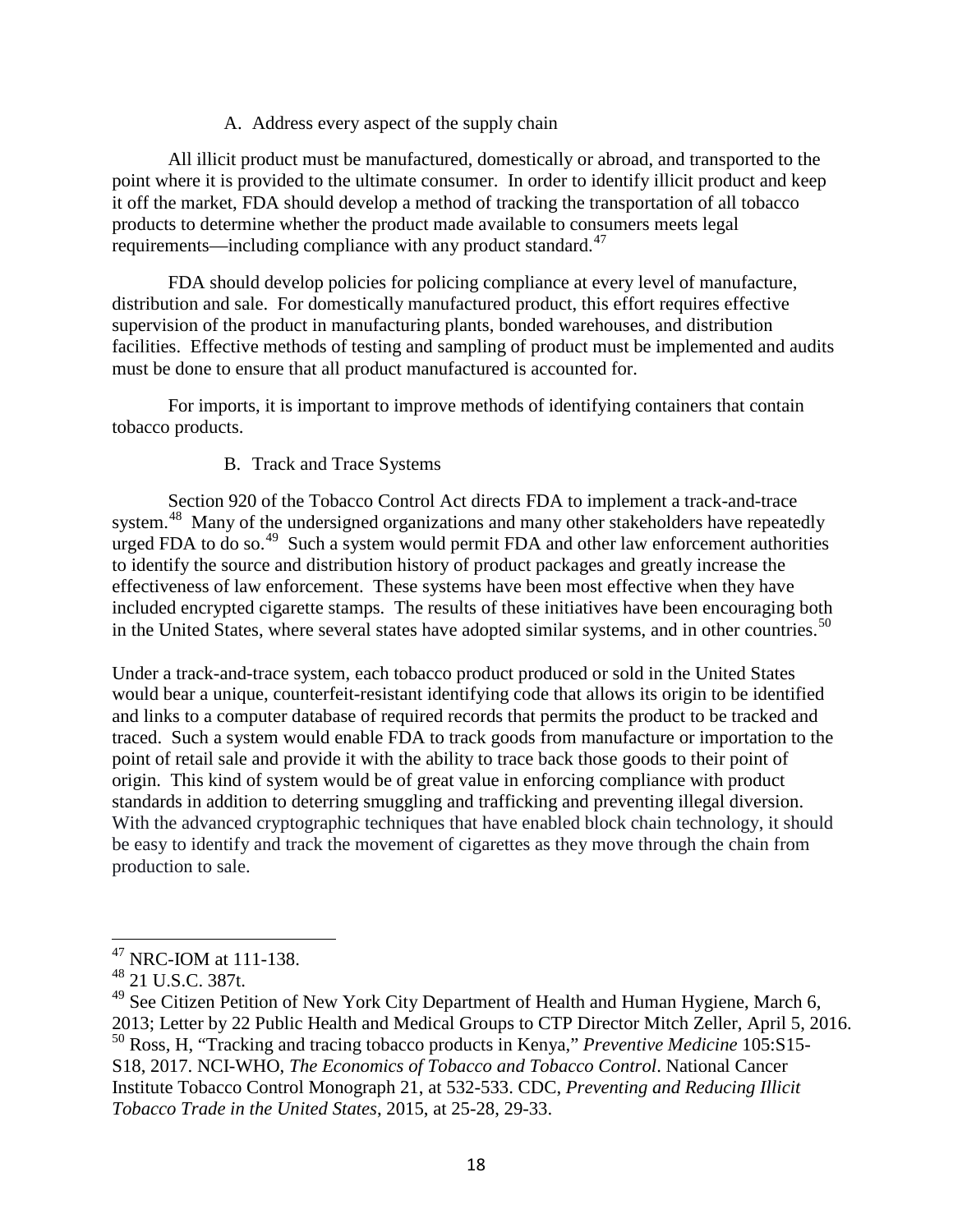To accomplish all of these goals, a national track and trace system should, at minimum, have the features outlined by the World Health Organization's Framework Convention on Tobacco Control's (FCTC) analysis of available technologies,  $51$  including:

- Non-predictable serialization of all tobacco products to the level of the smallest saleable unit (generally a pack), with each unique code linked to a secure database of information about that product (such as manufacturer, manufacture date, brand, subbrand, payment records, shipping information, etc.);
- Common numbering standards for serialization, which should, at minimum, contain information about the manufacturer, date of manufacture, brand, and sub-brand;
- Human-readable printing/labeling of serialization numbers on all traded units. Human readability can also facilitate compliance of less technologically advanced manufacturers and participants along the distribution chain;
- Establishment of parent-child relationships between different packaging units so that individual cartons and cases can be separated from master cases during shipping without need to open and scan each pack (aggregation). Aggregation allows easier tracking of shipping movements, while preserving tracing capacity for individual packs;
- Record keeping of any changes in the parent-child relationship along the supply chain (recording changes in aggregation ensures that track and trace is preserved);
- Record keeping of any shipping and receiving events to the level of each pack along the supply chain. This is the most critical element in establishing accountability for legal sales of a product;
- Maintenance of relevant data by supply-chain partners;
- Query interfaces between the databases of the supply-chain partners and enforcement authorities, which would allow authorized users to verify products' legal status, as well as get information needed to assist in tracing the origins of diverted products (e.g. with scanners, mobile devices, etc.);
- A standardized protocol for transferring queries and data.

It is important for any track and trace system implemented by FDA to be under the direct management and control of the federal government. In addition, such a system should be designed to allow states and local jurisdictions shared access to data systems storing shipping and receiving information to and from local jurisdictions (all of which is technologically feasible

<span id="page-18-0"></span><sup>&</sup>lt;sup>51</sup> World Health Organization, Framework Convention on Tobacco Control, Conference of the Parties, Intergovernmental Negotiating Body on a Protocol on Illicit Trade in Tobacco Products, fourth session, Geneva, Switzerland, 14-21 March 2010, *Analysis of the available technology for unique markings in view of the global track-and-trace regime proposed in the negotiating text for a protocol to eliminate illicit trade in tobacco products: note by the Convention Secretariat*, 2010, [http://www.who.int/iris/handle/10665/75715.](http://www.who.int/iris/handle/10665/75715)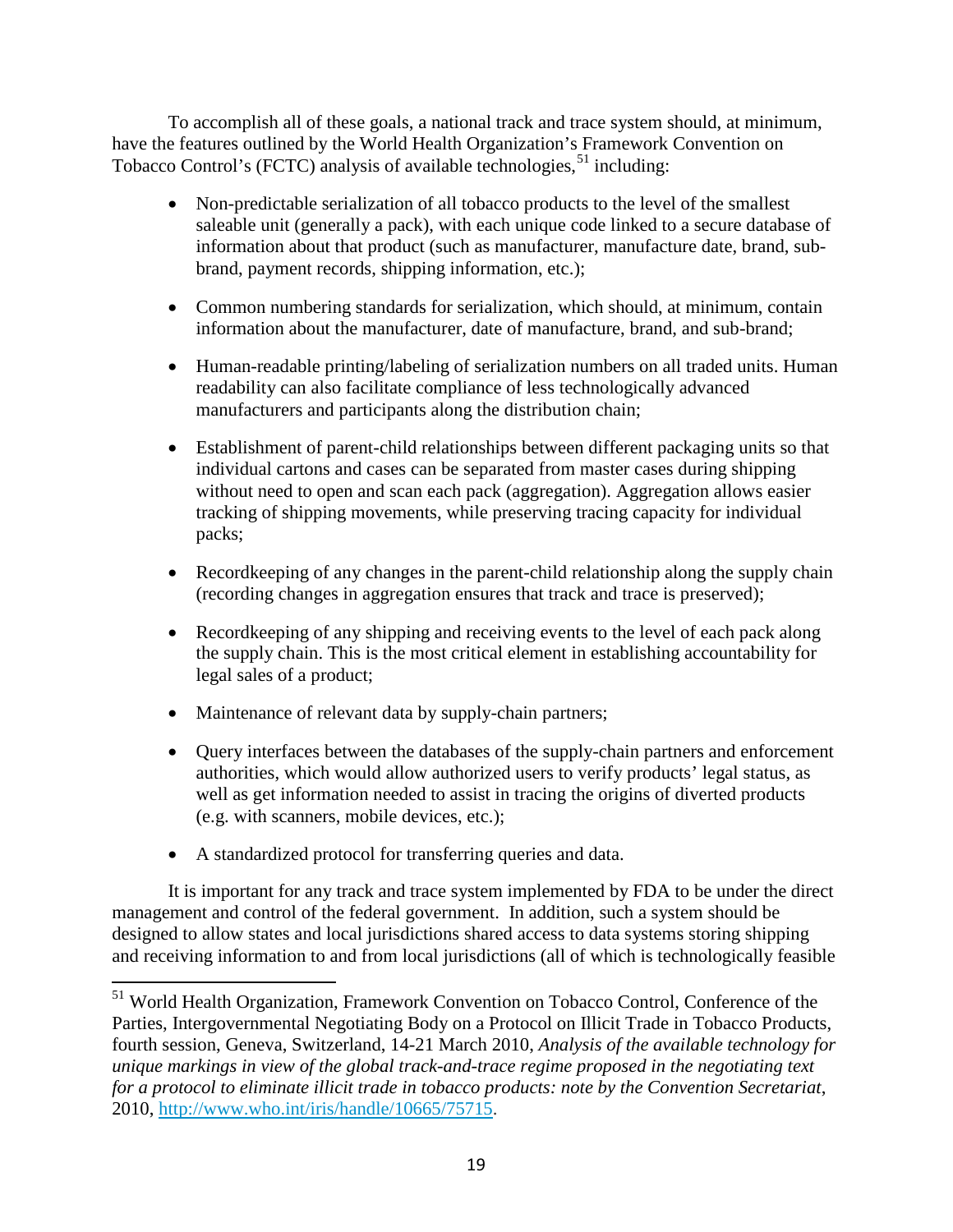today), to ensure that required taxes have been paid and to assist with enforcement. FDA should reject efforts by the tobacco industry to participate in the development of such a system or to use the industry-sponsored "Codentify" system. As a recently published study concluded,

"Governments should assume the [tobacco industry] seeks to control [track and trace] systems in order to avoid scrutiny and minimize excise tax payments and that any [track and trace] system based on Codentify, on intellectual property currently or previously owned by the [tobacco industry], or being promoted or implemented by companies with [tobacco industry] links, is incompatible with the [Illicit Trade Protocol] and would not serve to reduce illicit trade."<sup>[52](#page-19-0)</sup>

Despite the fact that a Citizen's Petition urging creation of an effective track and trace a system was filed and widely supported,<sup>[53](#page-19-1)</sup> FDA has failed to move forward to establish such a system. The undersigned organizations once again urge FDA to take immediate steps create and implement an effective track and trace system.

### C. Coordination with other federal agencies

Other federal agencies have been exercising authority that is highly relevant to the task FDA will face. The Bureaus of Immigration and Customs Enforcement ("ICE") and Customs and Border Protection ("CBP"), agencies of the Department of Homeland Security, have been responsible for identifying imported tobacco products and ensuring that appropriate taxes and import duties are paid and the Department of Justice's Bureau of Alcohol, Tobacco, Firearms and Explosives ("ATF"), has been responsible for administration of the PACT Act, although less than 3 percent of ATF's personnel have been involved in investigating the diversion of tobacco products and a 2009 audit report from the DOJ's Office of the Inspector General was sharply critical of the agency's performance of this function.<sup>[54](#page-19-2)</sup> Similarly, for domestic products, the Alcohol and Tobacco Tax Bureau in the Department of the Treasury ("TTB") has been responsible for monitoring the shipment of domestically manufactured tobacco products and ensuring that taxes are paid.

In developing a policy for effective enforcement of product standards, FDA must coordinate its activities with those of other federal agencies with experience in these areas. Measures that FDA can implement pursuant to the Tobacco Control Act, such as implementation of an effective track and trace system, can provide substantial assistance to other federal agencies in the performance of their functions, particularly in the identification of product on which taxes or import duties have not been paid. Effective coordination between FDA and other federal enforcement agencies is essential.

FDA should also coordinate its enforcement efforts with those of state law enforcement agencies and those of Indian tribal governments. These agencies already have substantial experience in trying to prevent the development of illicit markets through evasion of state, local

<span id="page-19-0"></span><sup>&</sup>lt;sup>52</sup> Gilmore, AB, et al., "Tobacco industry's elaborate attempts to control a global track and trace system and fundamentally undermine the Illicit Trade Protocol," *Tobacco Control*, epub ahead of print, pii: tobaccocontrol-2017-054191, doi: 10.1136/tobaccocontrol-2017-054191, 2018. <sup>53</sup> *See* Citizen Petition of New York City Department of Health and Human Hygiene, *supra.*

<span id="page-19-2"></span><span id="page-19-1"></span><sup>&</sup>lt;sup>54</sup> NRC-IOM, at 142.